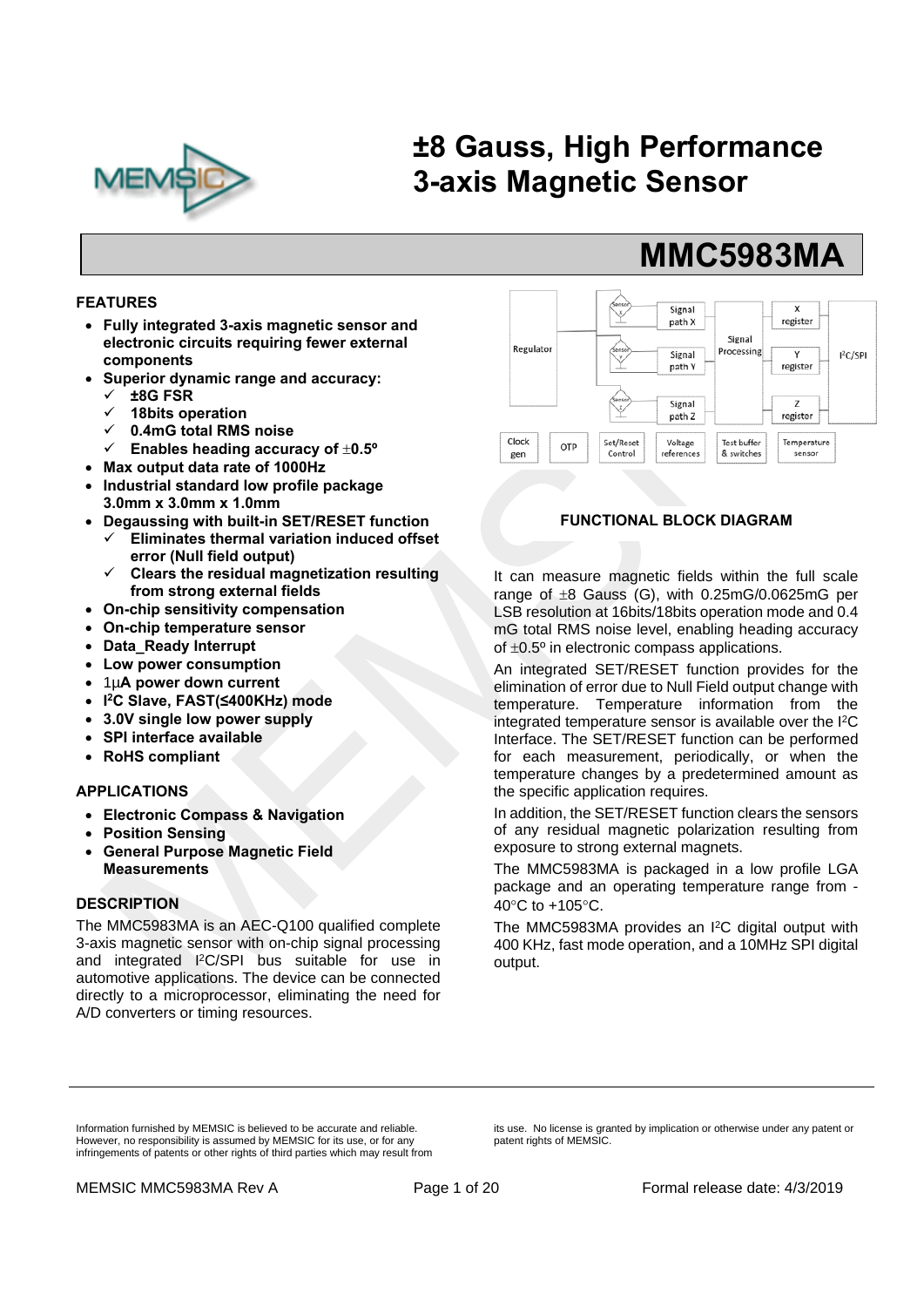#### **MEMSIC, Inc. One Technology Drive, Suite 325, Andover, MA01810, USA Tel: +1 978 738 0900 Fax: +1 978 738 0196**

**www.memsic.com**

SPECIFICATIONS (Measurements @ 25°C, unless otherwise noted; V<sub>DD</sub>=3.0V unless otherwise specified)

| <b>Parameter</b>                                                                                                                                                                                                                                                                | <b>Conditions</b>                           | Min                                                                                                                                                      | <b>Typ</b> | <b>Max</b> | <b>Units</b> |
|---------------------------------------------------------------------------------------------------------------------------------------------------------------------------------------------------------------------------------------------------------------------------------|---------------------------------------------|----------------------------------------------------------------------------------------------------------------------------------------------------------|------------|------------|--------------|
| Field Range (Each Axis)                                                                                                                                                                                                                                                         | Total applied field                         |                                                                                                                                                          | $\pm 8$    |            | G            |
|                                                                                                                                                                                                                                                                                 | <b>VDD</b>                                  | 2.8                                                                                                                                                      | 3.0        | 3.6        | $\vee$       |
| <b>Supply Voltage</b>                                                                                                                                                                                                                                                           | VDDIO(I <sup>2</sup> Cinterface and INT)    | 2.8                                                                                                                                                      | 3.0        | 3.6        | $\vee$       |
| Supply Voltage Rise Time                                                                                                                                                                                                                                                        |                                             |                                                                                                                                                          |            |            | ms           |
|                                                                                                                                                                                                                                                                                 | <b>BW=00</b>                                |                                                                                                                                                          |            |            | μA           |
| Supply Current <sup>1,2</sup>                                                                                                                                                                                                                                                   | $BW=01$                                     |                                                                                                                                                          | 225        |            | μA           |
| (7 measurements/second)                                                                                                                                                                                                                                                         | $BW=10$                                     |                                                                                                                                                          | 112.5      |            | μA           |
|                                                                                                                                                                                                                                                                                 | $BW=11$                                     |                                                                                                                                                          | 32         |            | μA           |
| Power Down Current <sup>2</sup>                                                                                                                                                                                                                                                 |                                             |                                                                                                                                                          | 1.0        |            | μA           |
| <b>Operating Temperature</b>                                                                                                                                                                                                                                                    |                                             | $-40$                                                                                                                                                    |            | 105        | $\circ$ C    |
| Storage Temperature                                                                                                                                                                                                                                                             |                                             | $-55$                                                                                                                                                    |            | 125        | $\circ$ C    |
| Linearity Error <sup>2</sup><br>(Best fit straight line)                                                                                                                                                                                                                        | $FS = \pm 8G$<br>$H_{\text{applied}=\pm4G}$ |                                                                                                                                                          | 0.1        |            | %FS          |
| Hysteresis <sup>2</sup>                                                                                                                                                                                                                                                         | 3 sweeps across ±8G                         |                                                                                                                                                          | 0.01       |            | %FS          |
| Repeatability Error <sup>2</sup>                                                                                                                                                                                                                                                | 3 sweeps across ±8G                         |                                                                                                                                                          | 0.1        |            | %FS          |
|                                                                                                                                                                                                                                                                                 |                                             |                                                                                                                                                          | ±1.0       | ±3.0       | Degrees      |
|                                                                                                                                                                                                                                                                                 |                                             |                                                                                                                                                          |            |            | %            |
|                                                                                                                                                                                                                                                                                 |                                             |                                                                                                                                                          |            |            | mG           |
| Alignment Error<br><b>Transverse Sensitivity</b><br><b>BW=00</b><br><b>BW=01</b><br>0.6<br>â<br>Total RMS Noise <sup>2</sup><br>$BW=10$<br>0.8<br>$BW=11$<br>1.2<br>18<br>$BW=00$<br>50<br>$BW=01$<br>$BW=10$<br>$BW=11$<br>BW=11(CM_Freq=111)<br>Heading Accuracy <sup>3</sup> |                                             |                                                                                                                                                          |            |            | mG           |
|                                                                                                                                                                                                                                                                                 |                                             |                                                                                                                                                          |            |            | mG           |
|                                                                                                                                                                                                                                                                                 |                                             |                                                                                                                                                          | mG         |            |              |
| Output Resolution                                                                                                                                                                                                                                                               |                                             |                                                                                                                                                          |            |            | <b>Bits</b>  |
|                                                                                                                                                                                                                                                                                 |                                             |                                                                                                                                                          |            |            | Hz           |
|                                                                                                                                                                                                                                                                                 |                                             |                                                                                                                                                          | 100        |            | Hz           |
| Max Output data rate <sup>2</sup>                                                                                                                                                                                                                                               |                                             |                                                                                                                                                          | 225        |            | Hz           |
|                                                                                                                                                                                                                                                                                 |                                             |                                                                                                                                                          | 580        |            | Hz           |
|                                                                                                                                                                                                                                                                                 |                                             | 5.0<br>450<br>±0.8<br>0.4<br>1000<br>$\pm 1.0$<br>$\pm 5$<br>4096<br>16384<br>$\pm 5$<br>±0.5<br>32768<br>131072<br>$\pm 3$<br>0.8<br>10<br>10,000<br>±1 | Hz         |            |              |
|                                                                                                                                                                                                                                                                                 |                                             |                                                                                                                                                          |            |            | Degrees      |
| Sensitivity Accuracy <sup>4,5</sup>                                                                                                                                                                                                                                             | $\pm 8$ G                                   |                                                                                                                                                          |            |            | %            |
|                                                                                                                                                                                                                                                                                 | With16bits operation                        |                                                                                                                                                          |            |            | Counts/G     |
|                                                                                                                                                                                                                                                                                 | With18bits operation                        |                                                                                                                                                          |            |            | Counts/G     |
| Sensitivity Change Over<br>Temperature                                                                                                                                                                                                                                          | $-40 - 105$ °C<br>Delta from 25 °C, ±8 G    |                                                                                                                                                          |            |            | $\%$         |
|                                                                                                                                                                                                                                                                                 |                                             |                                                                                                                                                          |            |            | G            |
| Null Field Output <sup>5</sup>                                                                                                                                                                                                                                                  | With16bits operation                        |                                                                                                                                                          |            |            | Counts       |
|                                                                                                                                                                                                                                                                                 | With18bits operation                        |                                                                                                                                                          |            |            | Counts       |
| Null Field Output Change Over<br>Temperature using SET/RESET                                                                                                                                                                                                                    | $-40 - 105$ °C<br>Delta from 25 °C          |                                                                                                                                                          |            |            | mG           |
| <b>Temperature Sensor Output</b>                                                                                                                                                                                                                                                |                                             |                                                                                                                                                          |            |            | °C/Count     |
| Disturbing Field <sup>6</sup>                                                                                                                                                                                                                                                   |                                             |                                                                                                                                                          |            |            | G            |
| Maximum Exposed Field                                                                                                                                                                                                                                                           |                                             |                                                                                                                                                          |            |            | G            |
| SET/RESET Repeatability                                                                                                                                                                                                                                                         |                                             |                                                                                                                                                          |            |            | mG           |

1. Supply current is proportional to how many measurements performed per second.<br>
2. Based on 3lots characterization result.<br>
3. MEMSIC product enables users to utilize heading accuracy to be 1.0 degree typical<br>
4. Sensiti

2. Based on 3lots characterization result.<br>3. MEMSIC product enables users to utilize heading accuracy to be 1.0 degree typical when using MEMSIC's proprietary software or algorithm.<br>4. Sensitivity of the ortho

5. Based on shipment test result.<br>6. This is the magnitude of extern 6. This is the magnitude of external field that can be tolerated without changing the sensor characteristics. If the disturbing field is exceeded, a SET/RESET operation is required to restore proper sensor operation.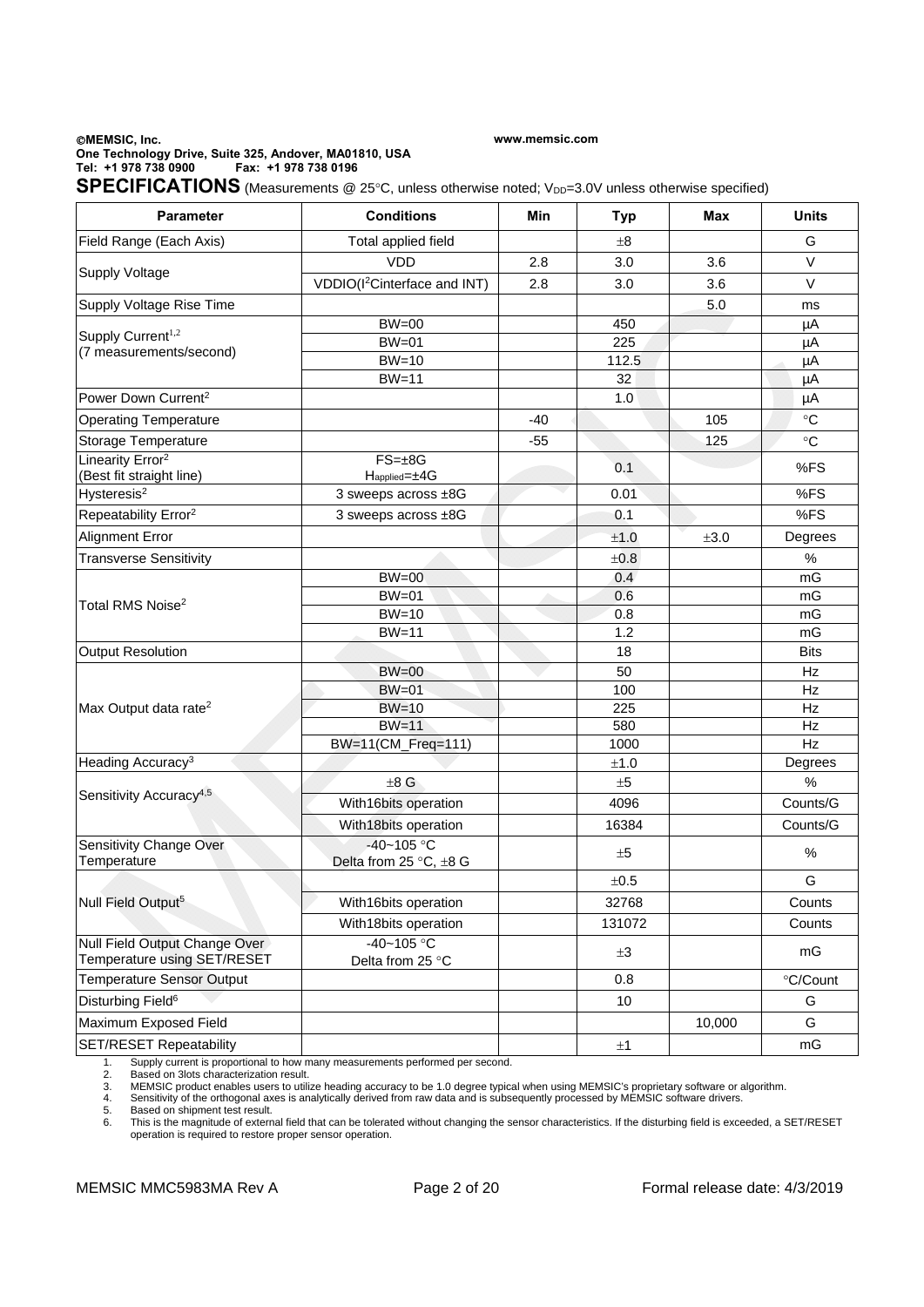# **DIGITAL INTERFACE (VIO=3.0V)**

| <b>Symbol</b> | <b>Parameter (Units)</b>                    | <b>Minimum</b>   | <b>Typical</b> | <b>Maximum</b>   |
|---------------|---------------------------------------------|------------------|----------------|------------------|
| Vıн           | High Level Input Voltage (Volts)            | $0.7^{\ast}$ VIO |                |                  |
| Vil           | Low Level Input Voltage (Volts)             |                  |                | $0.3*VIO$        |
| <b>VHYS</b>   | Hysteresis of Schmitt Trigger Input (Volts) | 0.2              |                |                  |
| Iщ            | Input Leakage, All Inputs (uA)              | $-10$            |                | 10               |
| VOH           | High Level Output Voltage (Volts)           | $0.8^{\ast}$ VIO |                |                  |
| VOL           | Low Level Output Voltage (Volts)            |                  |                | $0.2^{\ast}$ VIO |

## **I 2C INTERFACE I/O CHARACTERISTICS (VIO=3.0V)**

| <b>Parameter</b>                               | <b>Symbol</b>         | <b>Test Condition</b>                   | Min.         | Typ. | Max.            | <b>Unit</b> |
|------------------------------------------------|-----------------------|-----------------------------------------|--------------|------|-----------------|-------------|
| Logic Input Low Level                          | V <sub>IL</sub>       |                                         | $-0.5$       |      | $0.3*V_{10}$    | $\vee$      |
| Logic Input High Level                         | <b>V<sub>IH</sub></b> |                                         | $0.7*V_{10}$ |      | V <sub>IO</sub> | V           |
| <b>Hysteresis of Schmitt Input</b>             | Vhys                  |                                         | 0.2          |      |                 | $\vee$      |
| Logic Output Low Level                         | <b>Vol</b>            |                                         |              |      | 0.6             | V           |
| Input Leakage Current                          | -li                   | $0.1V10< Vin< 0.9V10$                   | $-10$        |      | 10              | μA          |
| <b>SCL Clock Frequency</b>                     | fscl                  |                                         | $\Omega$     |      | 400             | kHz         |
| <b>START Hold Time</b>                         | <b>t</b> HD;STA       |                                         | 0.6          |      |                 | μS          |
| <b>START Setup Time</b>                        | tsu;sta               |                                         | 0.6          |      |                 | μS          |
| LOW period of SCL                              | t <sub>LOW</sub>      |                                         | 1.3          |      |                 | $\mu$ S     |
| HIGH period of SCL                             | t <sub>HIGH</sub>     |                                         | 0.6          |      |                 | $\mu$ S     |
| Data Hold Time                                 | <b>t</b> HD:DAT       |                                         | $\Omega$     |      | 0.9             | μS          |
| Data Setup Time                                | t <sub>SU</sub> ;DAT  |                                         | 0.1          |      |                 | μS          |
| <b>Rise Time</b>                               | tr                    | From V <sub>IL</sub> to V <sub>IH</sub> |              |      | 0.3             | $\mu$ S     |
| Fall Time                                      | tŧ                    | From V <sub>IH</sub> to V <sub>IL</sub> |              |      | 0.3             | μS          |
| Bus Free Time Between STOP and<br><b>START</b> | t <sub>BUF</sub>      |                                         | 1.3          |      |                 | $\mu$ S     |
| STOP Setup Time                                | tsu <sub>:</sub> sto  |                                         | 0.6          |      |                 | $\mu S$     |



**Timing Definition**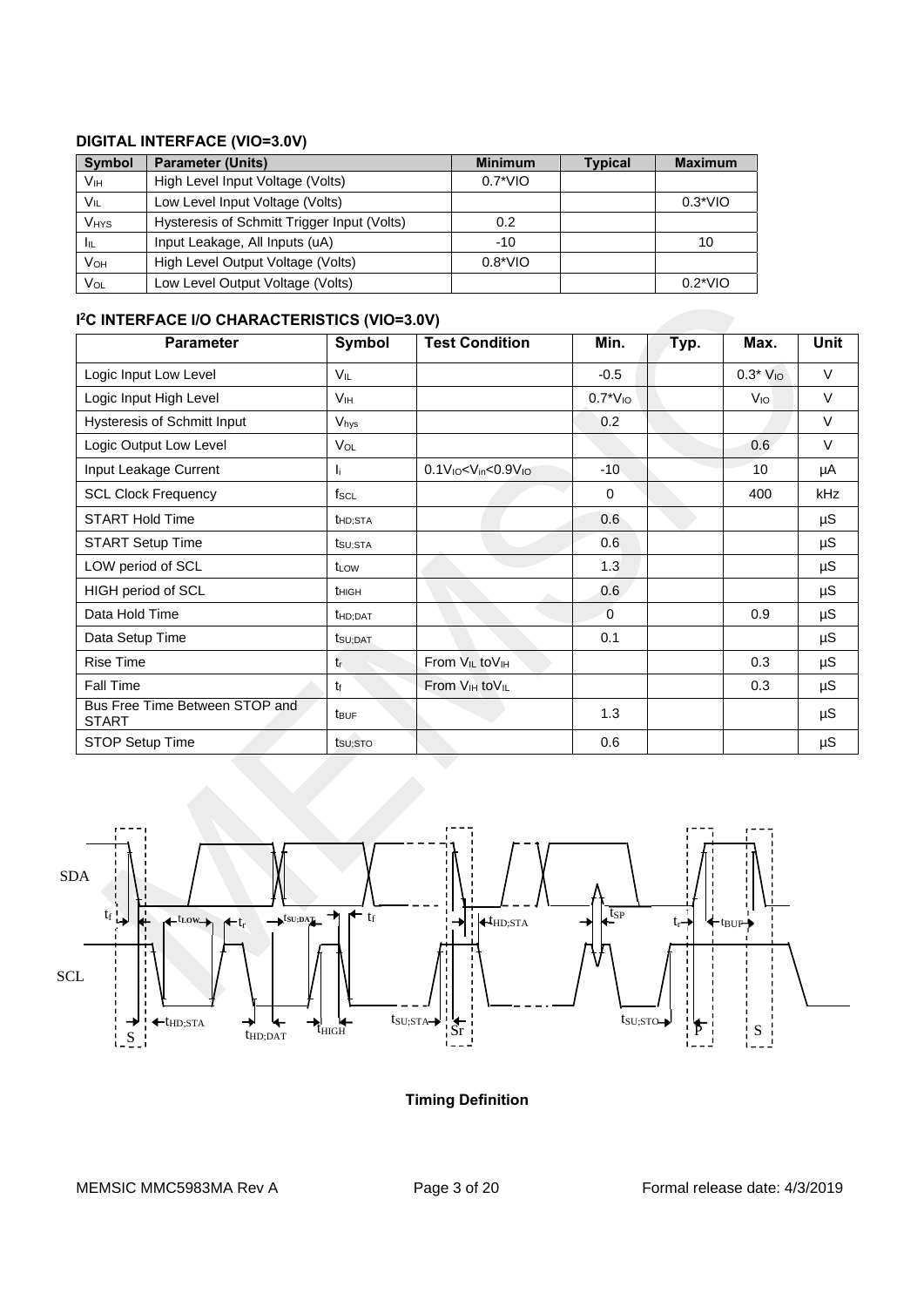| SPI INTERFACE I/O CHARACTERISTICS (VIO=3.0V) |  |
|----------------------------------------------|--|
|                                              |  |

|                         |                     |      | Unit |      |            |
|-------------------------|---------------------|------|------|------|------------|
| <b>Parameter</b>        | Symbol              | Min. | Typ. | Max. |            |
| SPI clock cycle         | $t_{C(SCK)}$        | 100  |      |      | ns         |
| SPI clock frequency     | $f_{C(SCK)}$        |      |      | 10   | <b>MHz</b> |
| CS setup time           | $t_{\text{SU(CS)}}$ | 6    |      |      |            |
| <b>CS</b> hold time     | $t_{h(CS)}$         | 8    |      |      |            |
| SDI input setup time    | $t_{\text{su(SI)}}$ | 5    |      |      |            |
| SDI input hold time     | $t_{h(SI)}$         | 15   |      |      | ns         |
| SDO valid output time   | $t_{V(SO)}$         |      |      | 50   |            |
| SDO output hold time    | $t_{h(SO)}$         | 9    |      |      |            |
| SDO output disable time | $t_{dis(SO)}$       |      |      | 50   |            |

1. Values are guaranteed at 10 MHz clock frequency for SPI, based on characterization results, not tested in production.



**Timing Definition**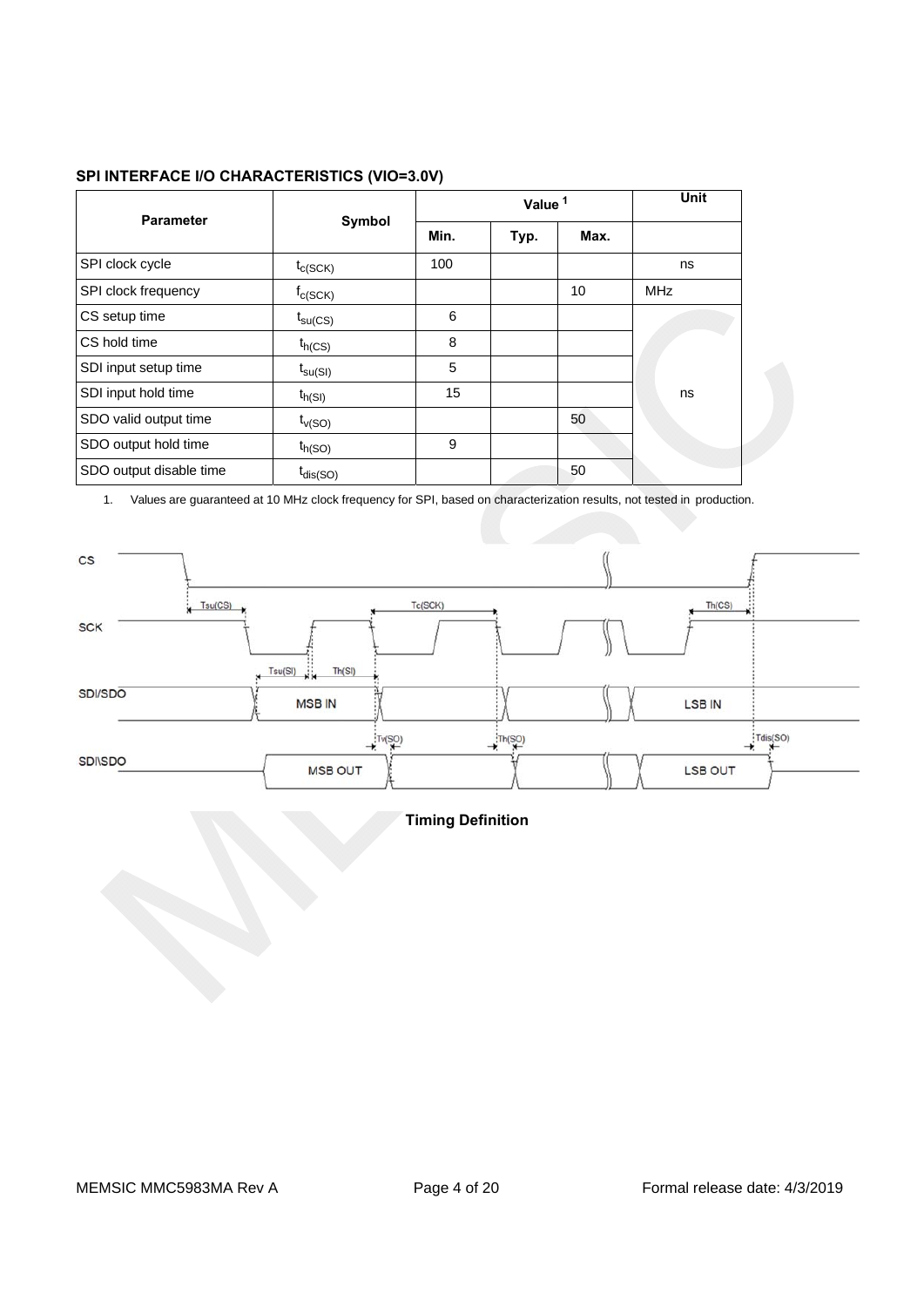#### **SPI Read and Write protocol**



CS (SPI\_CS) is the serial port enable and it is controlled by the SPI master. It goes low at the start of the transmission and goes back high at the end.

SCK (SPI\_SCK) is the serial port clock and it is controlled by the SPI master. It is stopped high when CS is high (no transmission).

SDI (SPI\_SDI) and SDO (SPI\_SDO) are respectively the serial port data input and output. Those lines are driven at the falling edge of SCK and should be captured at the rising edge of SCK.

Both the Read Register and Write Register commands are completed in 16 clocks pulses or in multiple of 8 in case of multiple byte read/write. Bit duration is the time between two falling edges of SCK. The first bit (bit 0) starts at the first falling edge of SCK after the falling edge of CS while the last bit (bit 15, bit 23, ...) starts at the last falling edge of SCK (SPI\_CS) just before the rising edge of CS.

bit 0: RW bit. When 0, the data DI(7:0) is written into the device. When 1, the data DO(7:0) from the device is read. In latter case, the chip will drive SDO at the start of bit 8.

bit 1: Don't care.

bit 2-7: Address AD(5:0). This is the address field of the indexed register.

bit 8-15: Data DI(7:0) (write mode). This is the data that will be written into the device (MSB first) (MSB first). bit 8-15: data DO(7:0) (read mode). This is the data that will be read from the device (MSB first).

In multiple read/write commands further blocks of 8 clock periods will be added.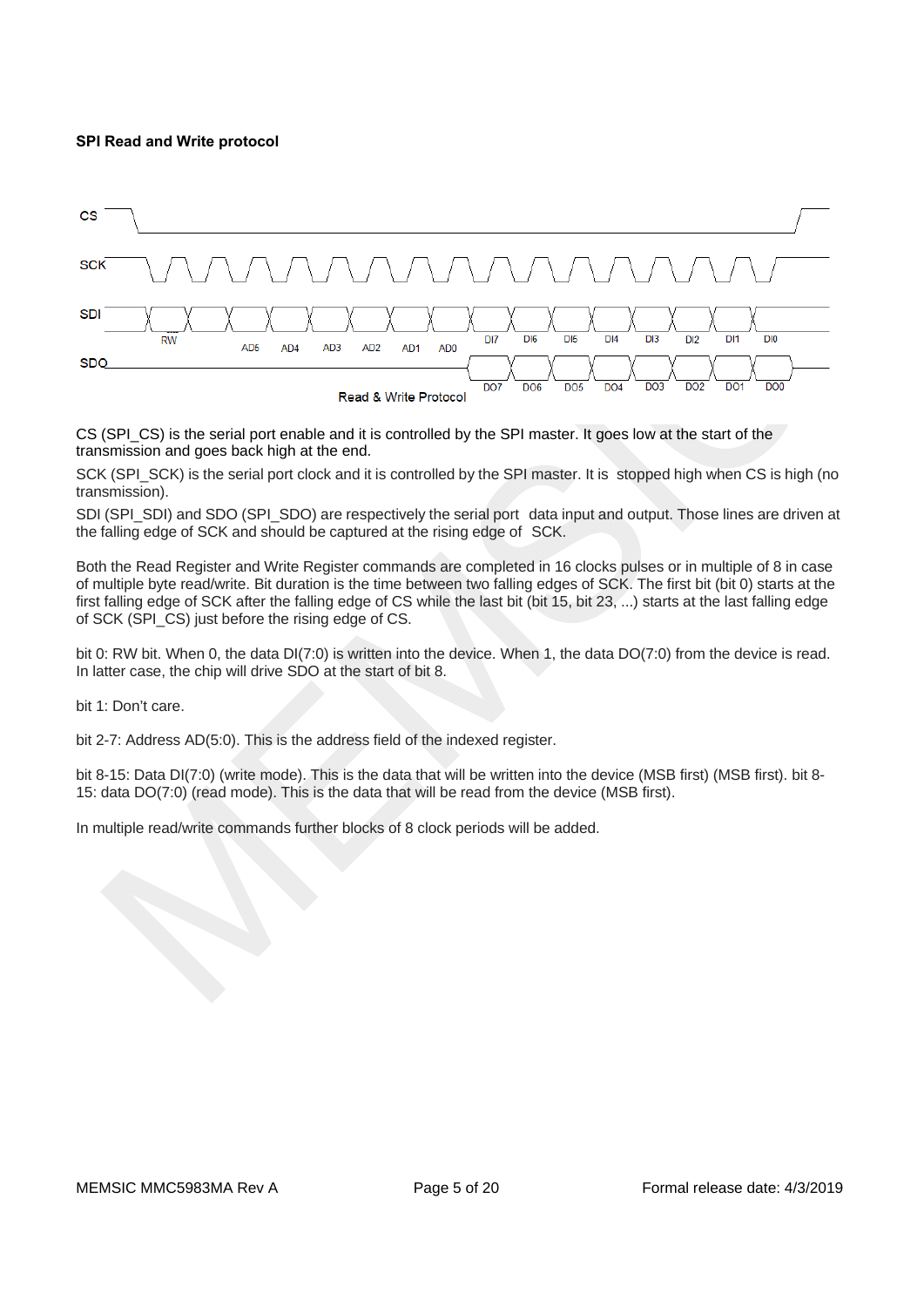#### **SPI Read**



The SPI Read command is performed with 16 clocks pulses. Multiple byte read command is performed adding blocks of 8 clocks pulses at the previous one.

bit 0: READ bit. The value is 1.

bit 1: don't care.

bit 2-7: address AD(5:0). This is the address field of the indexed register.

bit 8-15: data DO(7:0) (read mode). This is the data that will be read from the device (MSB first).

bit 16-... : data DO(...-8). Further data in multiple byte reading.



#### Multiple Bytes SPI Read Protocol (2 bytes example)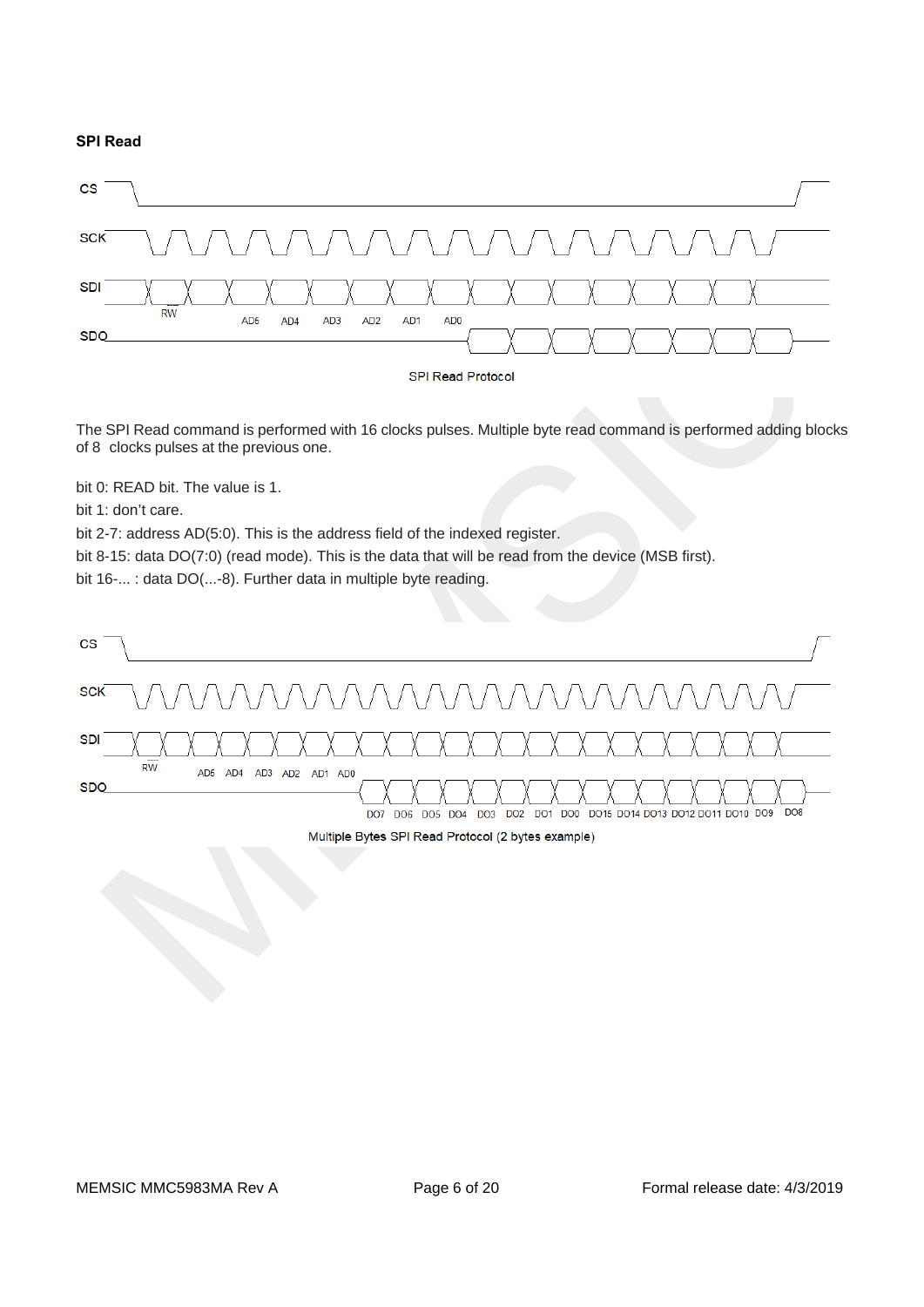#### **SPI Write**



The SPI Write command is performed with 16 clocks pulses. Multiple byte write command is performed adding blocks of 8 clocks pulses at the previous one.

bit 0: WRITE bit. The value is 0.

bit 1: don't care

bit 2 -7: address AD(5:0). This is the address field of the indexed register.

bit 8-15: data DI(7:0) (write mode). This is the data that will be written inside the device (MSB first).

bit 16-... : data DI(...-8). Further data in multiple byte writing.

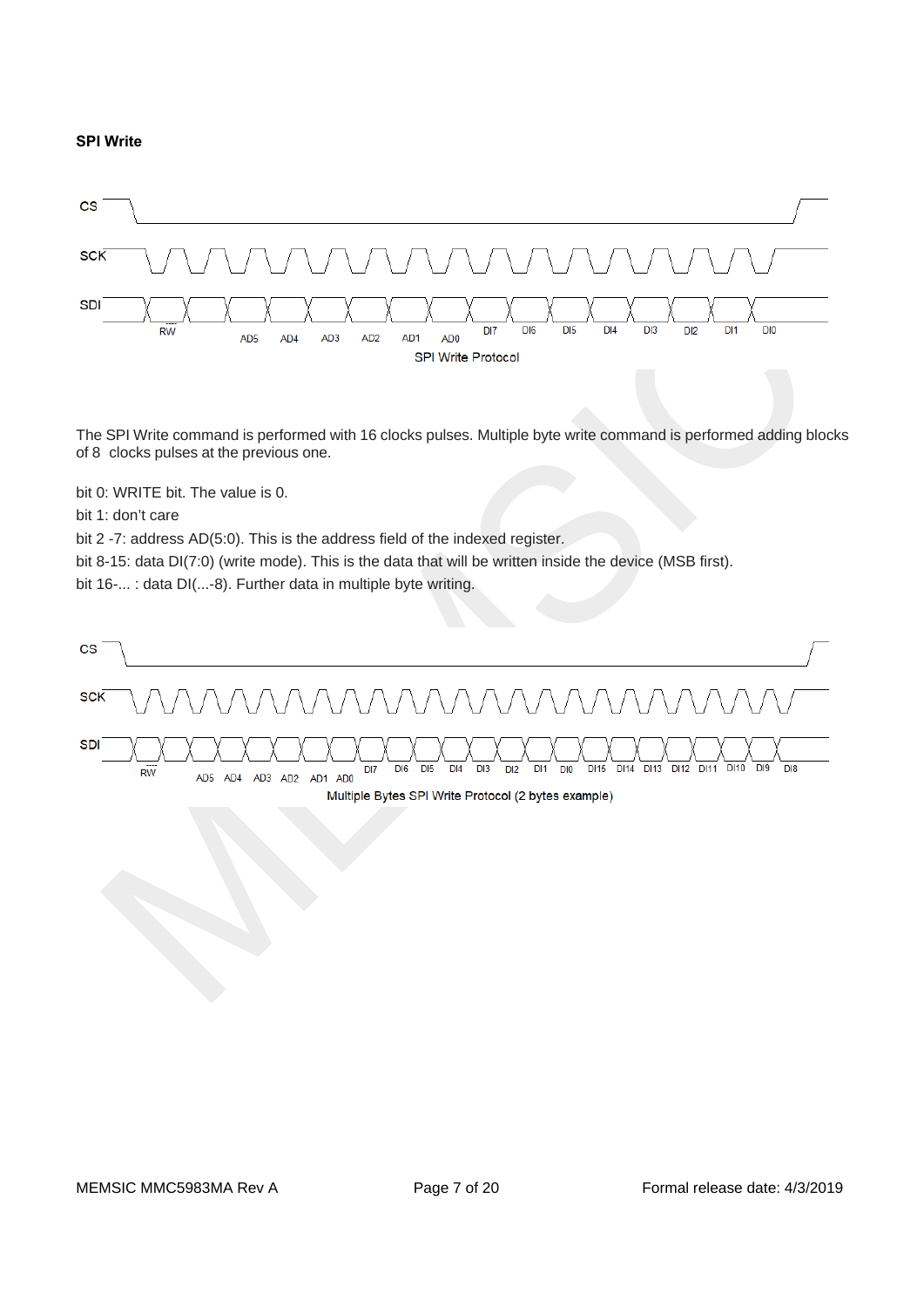#### **SPI Read in 3-wires mode**



The part can be configured as 3-wires SPI read mode, by write "1" to Internal Control Register 3 (0CH), bit 6 before reading command.

The SPI Read command is performed with 16 clocks pulses:

bit 0: READ bit. The value is 1.

bit 1: don't care.

bit 2-7: address AD(5:0). This is the address field of the indexed register.

bit 8-15: data DO(7:0) (read mode). This is the data that will be read from the device (MSB first). Multiple write command is also available in 3-wires mode.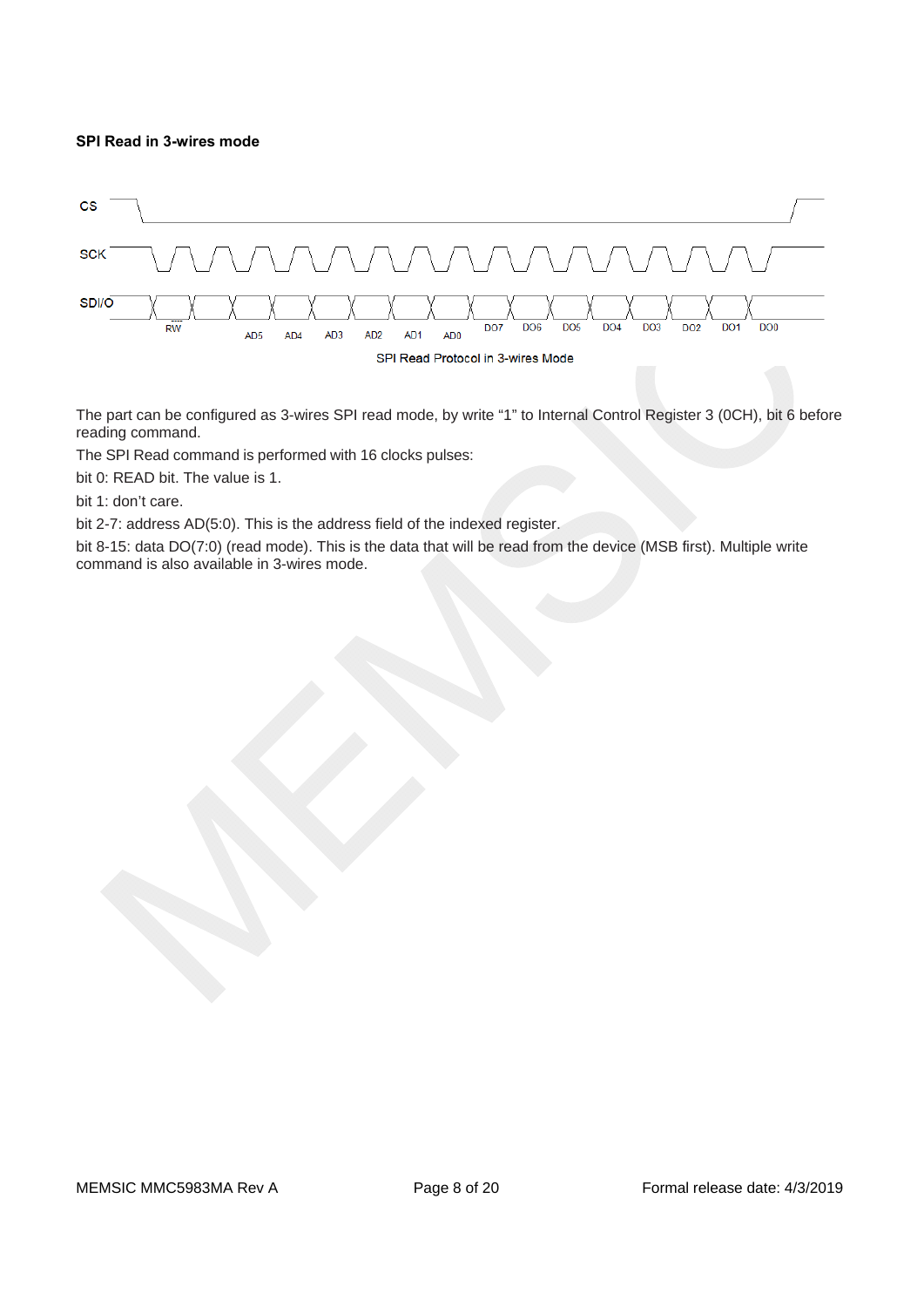#### **ABSOLUTE MAXIMUM RATINGS\***

Supply Voltage -0.5 to +3.6V Storage Temperature -55°C to +125°C Maximum Exposed Field 10000 G

**\*Note:** Stresses above those listed under Absolute Maximum Ratings may cause permanent damage to the device. This is a stress rating only; the functional operation of the device at these or any other conditions above those indicated in the operational sections of this specification is not implied. Exposure to absolute maximum rating conditions for extended periods may affect the device's reliability.

#### **Pin Description: LGA Package**

| Pin            | Name         | Description                                                                                 | 1/O       |
|----------------|--------------|---------------------------------------------------------------------------------------------|-----------|
| 1              | SCL/SPI_SCK  | Serial Clock Line for<br>l <sup>2</sup> C/SPI bus                                           | ı         |
| $\overline{2}$ | VDD          | Power Supply                                                                                | P         |
| 3              | <b>NC</b>    | Not Connected                                                                               | <b>NC</b> |
| 4              | SPI_CS       | Chip Select line for<br>SPI (active low). Tie<br>to VDDIO for I <sup>2</sup> C<br>Interface | ı         |
| 5              | SPI SDO      | <b>SPI Serial Data Out</b>                                                                  | O         |
| 6              | <b>NC</b>    | Not Connected                                                                               | <b>NC</b> |
| 7              | <b>NC</b>    | <b>Not Connected</b>                                                                        | <b>NC</b> |
| 8              | <b>NC</b>    | Not Connected                                                                               | <b>NC</b> |
| 9              | <b>GND</b>   | <b>Connect to Ground</b>                                                                    | P         |
| 10             | CAP          | Connect a 10uF<br>capacitor for<br>SET/RESET                                                | P         |
| 11             | <b>GND</b>   | <b>Connect to Ground</b>                                                                    | P         |
| 12             | <b>NC</b>    | Not Connected                                                                               | <b>NC</b> |
| 13             | <b>VDDIO</b> | Power supply for I <sup>2</sup> C<br>and INT                                                | P         |
| 14             | ΝC           | Not Connected                                                                               | <b>NC</b> |
| 15             | <b>INT</b>   | Interrupt Output                                                                            | O         |
| 16             | SDA/SPI SDI  | Serial Data Line for<br>l <sup>2</sup> C/SPI bus                                            | I/O       |

All parts are shipped in tape and reel packaging with 5000pcs per 13" reel.

#### **Caution:**

This is an Electro-Static Discharge (ESD) sensitive device.

## **Ordering Guide:**



**Marking illustration:** 



**Note:** Coordinates shown above indicate polarity after a SET operation.

The black dot on top-right marks the location of pin one (1). The 1st line represents the device's Name. The 2nd line represents the device's Lot Number.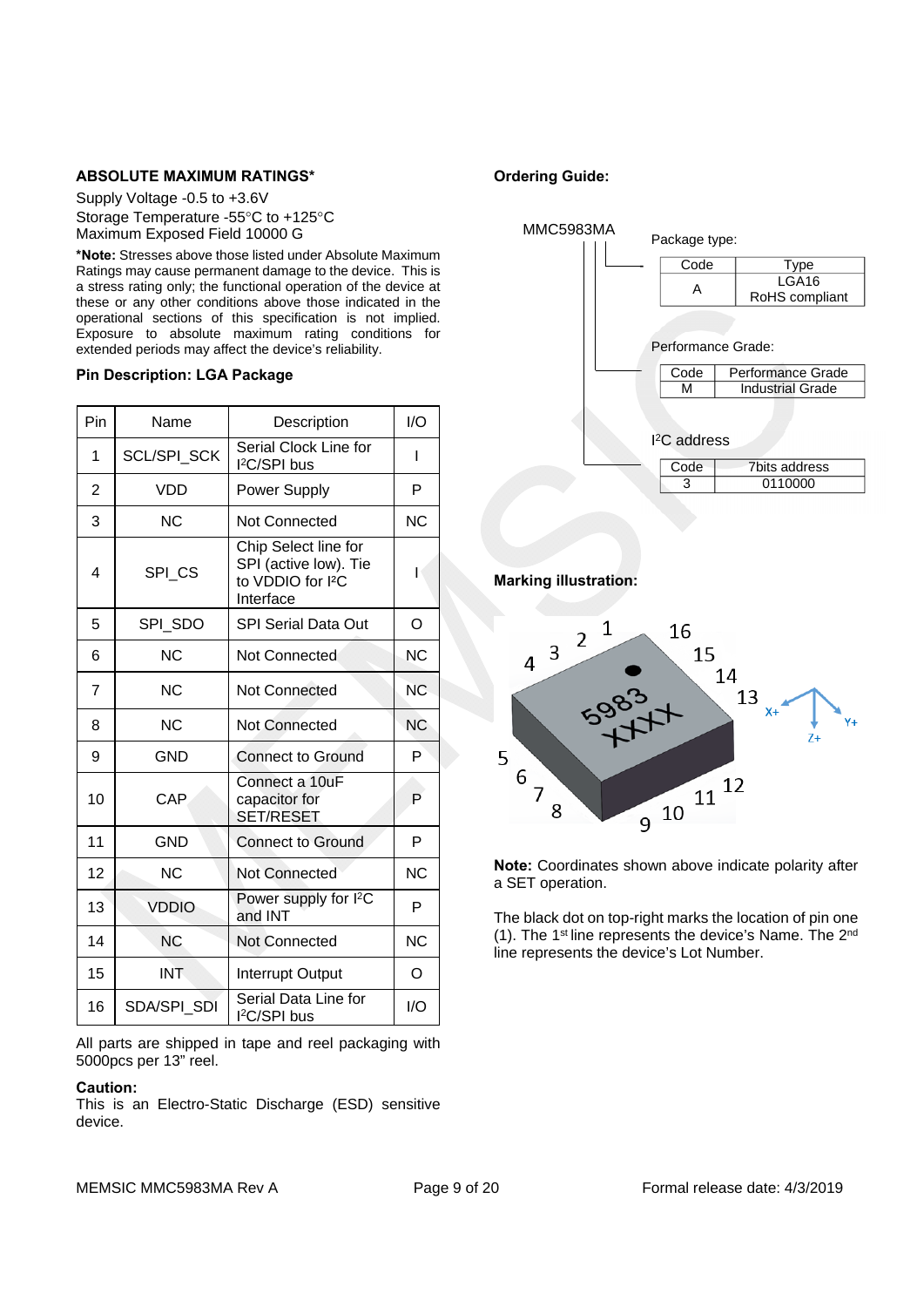#### **THEORY OF OPERATION**

The Anisotropic Magneto-Resistive (AMR) sensors are special resistors made of permalloy thin film deposited on a silicon wafer. During manufacturing, a strong magnetic field is applied to the film to orient its magnetic domains in the same direction, establishing a magnetization vector. Subsequently, an external magnetic field applied perpendicularly to the sides of the film causes the magnetization to rotate and change angle. This effect causes the film's resistance to vary with the intensity of the applied magnetic field. The MEMSIC AMR sensor is incorporated into a Wheatstone bridge configuration to maximize Signal to Noise ratio. A change in magnetic field produces a proportional change in differential voltage across the Wheatstone bridge.

However, the influence of a strong magnetic field (more than 10 G) in any direction could upset, or flip, the polarity of the film, thus changing the sensor characteristics. A strong restoring magnetic field must be applied momentarily to restore, or set, the sensor characteristics. The MEMSIC magnetic sensor has an on-chip magnetically coupled strap: a SET/RESET strap pulsed with a high current, to provide the restoring magnetic field

## **EXTERNAL CIRCUITRY CONNECTION**

The MMC5983MA was designed for flexible power connections to support existing and new designs. It can operate from a single 2.8V to 3.6V supply or from dual supplies using a 2.8V to 3.6V VDD supply and a 2.8V to 3.6V VDDIO supply. The circuit connection diagrams below illustrate power supply connection options.









**<Top View> SPI Dual Supply Connection**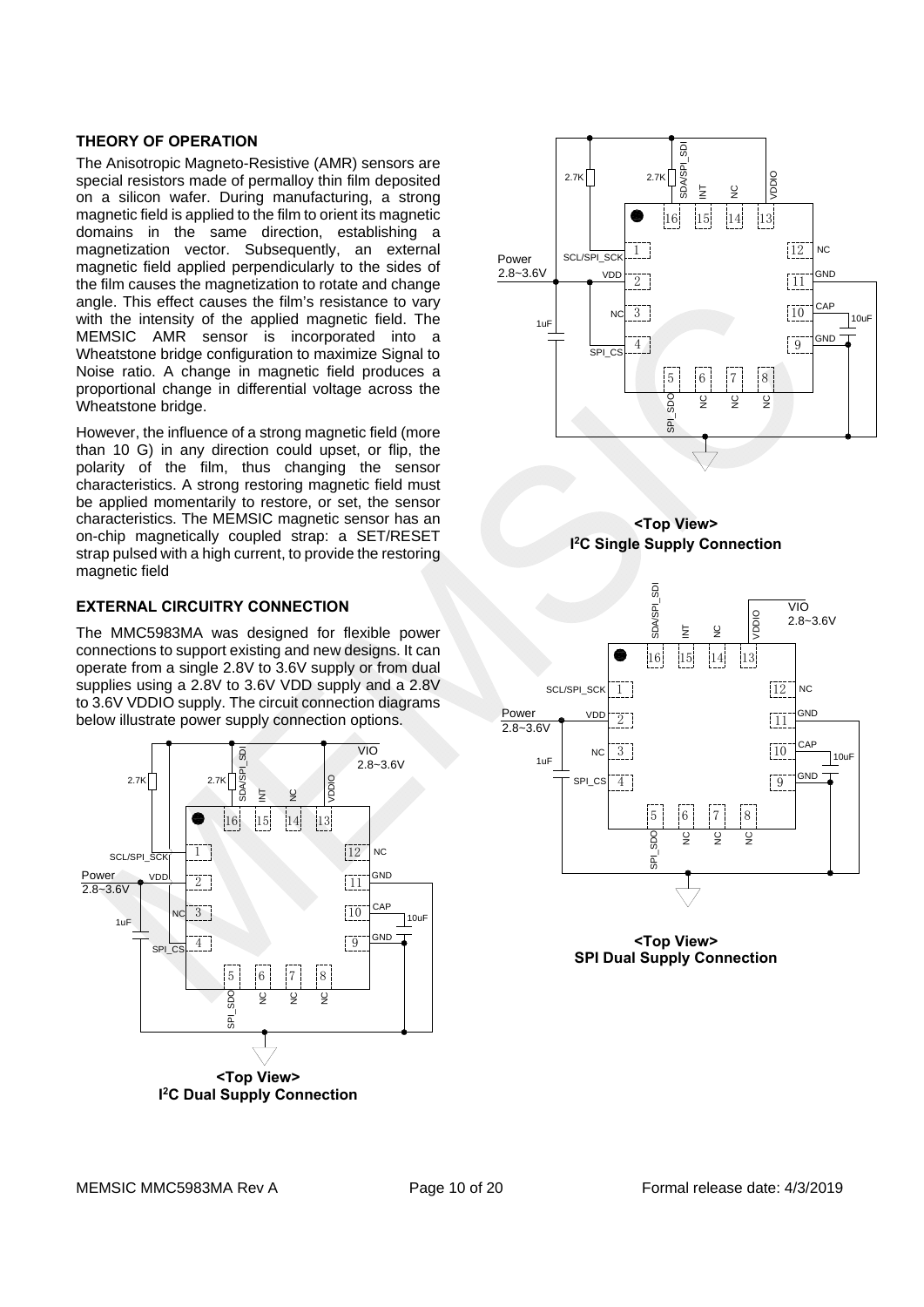

**<Top View> SPI Single Supply Connection** 

## **PIN DESCRIPTIONS**

**CAP**– This is the supply input for SET/RESET coil. MEMSIC recommends a minimum 10 uF low ESR capacitor placed in close proximity to the CAP pin.

**GND**– This is the ground pin for the magnetic sensor.

**SDA/SPI\_SDI** – This pin is the I2C/SPI serial data line, and operates in I2C FAST (400 KHz)/SPI mode.

**SCL/SPI\_SCK**– This pin is the I2C/SPI serial clock line, and operates in FAST (400 KHz)/SPI mode.

**SPI\_CS** – This pin is chip select line for SPI (active low). Tie to VDDIO for I²C Interface.

**SPI\_SDO** – This pin the SPI serial data out line.

**VDD**–This pin is the power supply of the ASIC.

**VDDIO**–This pin is the power supply of the digital interface of the ASIC.

**INT**– This pin is Interrupt output. Active High. It is held as hi-Z until an interrupt function is enabled.

Note: VDD and CAP pins are shorted together inside the device.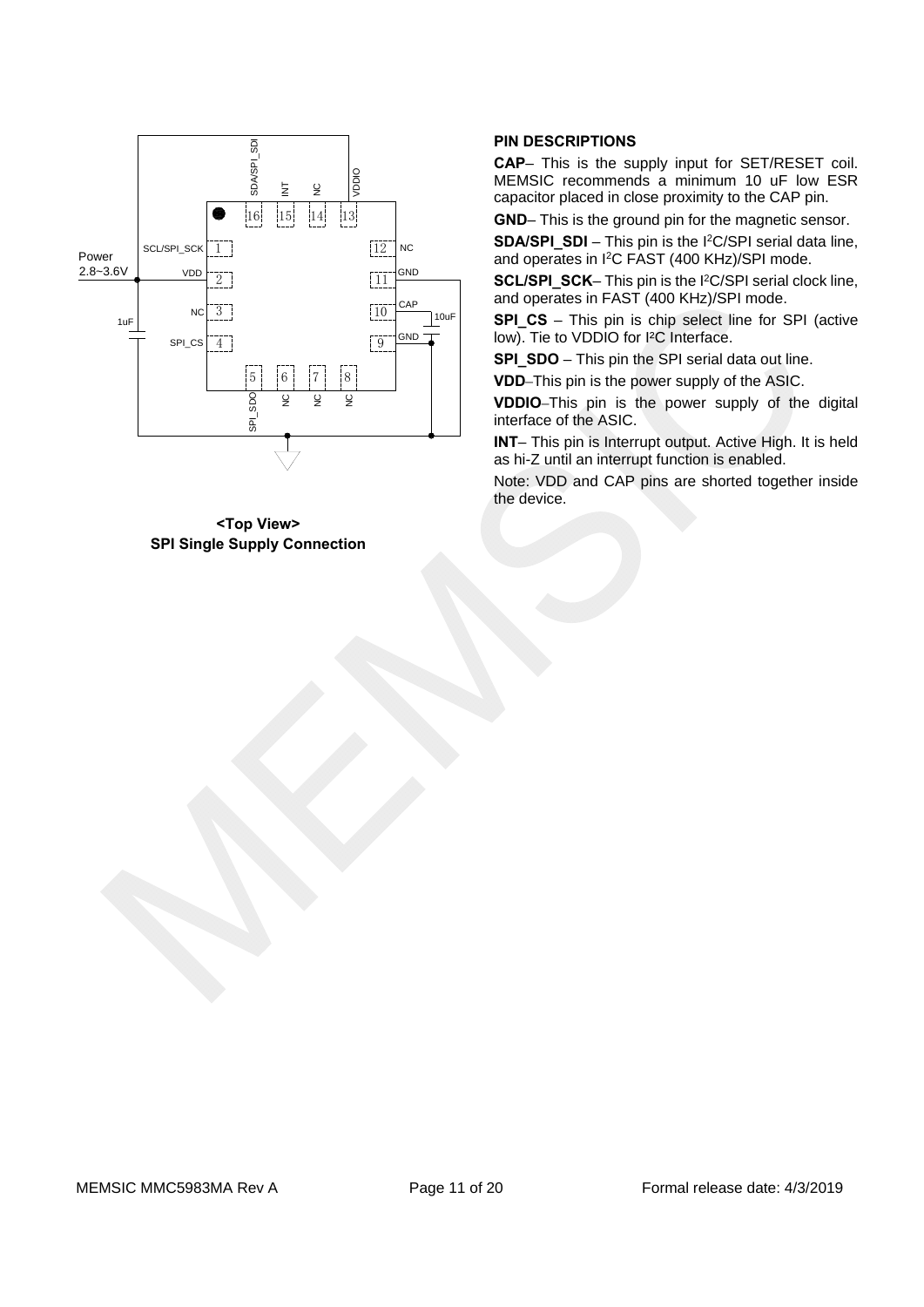#### **HARDWARE DESIGN CONSIDERATIONS**

- $\checkmark$  Provide adequate separation distance to devices that contain permanent magnets or generate magnetic fields (e.g. speakers, coils, inductors) The combined magnetic field to be measured and interference magnetic field should be less than the full scale range of the MMC5983MA.
- $\checkmark$  Provide adequate separation distance to current carrying traces. Do not route current carrying traces under the sensor or on the other side of the PCB opposite to the device.
- Do not cover the sensor with magnetized material or materials that may become magnetized, (e.g., shield box, LCD, battery, iron bearing materials).
- $\checkmark$  Do not place the device opposite to magnetized materials or materials that may become magnetized located on the other side of the PCB.

Please refer to MEMSIC magnetic sensor layout guideline.

#### **POWER CONSUMPTION**

The power consumed by the device is proportional to the number of measurements taken per second. For example, when  $BW < 1:0 > 00$ , which is 16-bit mode with 10ms per measurement, MMC5983MA consumes 450 µA (typical) at 3.0 V with 7 measurements per second. If only 2 measurements are performed per second, the current will be  $450 * 2 / 7 = 128 \mu A$ .

#### **I 2C INTERFACE DESCRIPTION**

A slave mode I2C circuit has been implemented into the MEMSIC magnetic sensor as a standard interface for customer applications. The A/D converter functionality has been added to the MEMSIC sensor, thereby increasing ease-of-use, and lowering power consumption, footprint and total solution cost.

The I2C (or Inter IC bus) is an industry standard bidirectional two-wire interface bus. A master I2C device can operate READ/WRITE and control up to 128 devices by device addressing. The MEMSIC magnetic sensor operates only in a slave mode, i.e. only responding to calls by a Master device to its address.

#### **I 2C BUS CHARACTERISTICS**



The two wires in the I<sup>2</sup>C bus are called SDA (serial data line) and SCL (serial clock line). In order for a data transfer to start, the bus has to be free, which is defined by both wires in a HIGH output state. Due to the opendrain / pull-up resistor structure and wired Boolean "AND" operation, any device on the bus can pull lines low and overwrite a HIGH signal. The data on the SDA line has to be stable during the HIGH period of the SCL line. In other words, valid data can only change when the SCL line is LOW.

Note: Rp selection guide: 2.7K ohm for an I2C bus less than 10 cm length, and 10K ohm for a bus length less than 5 cm.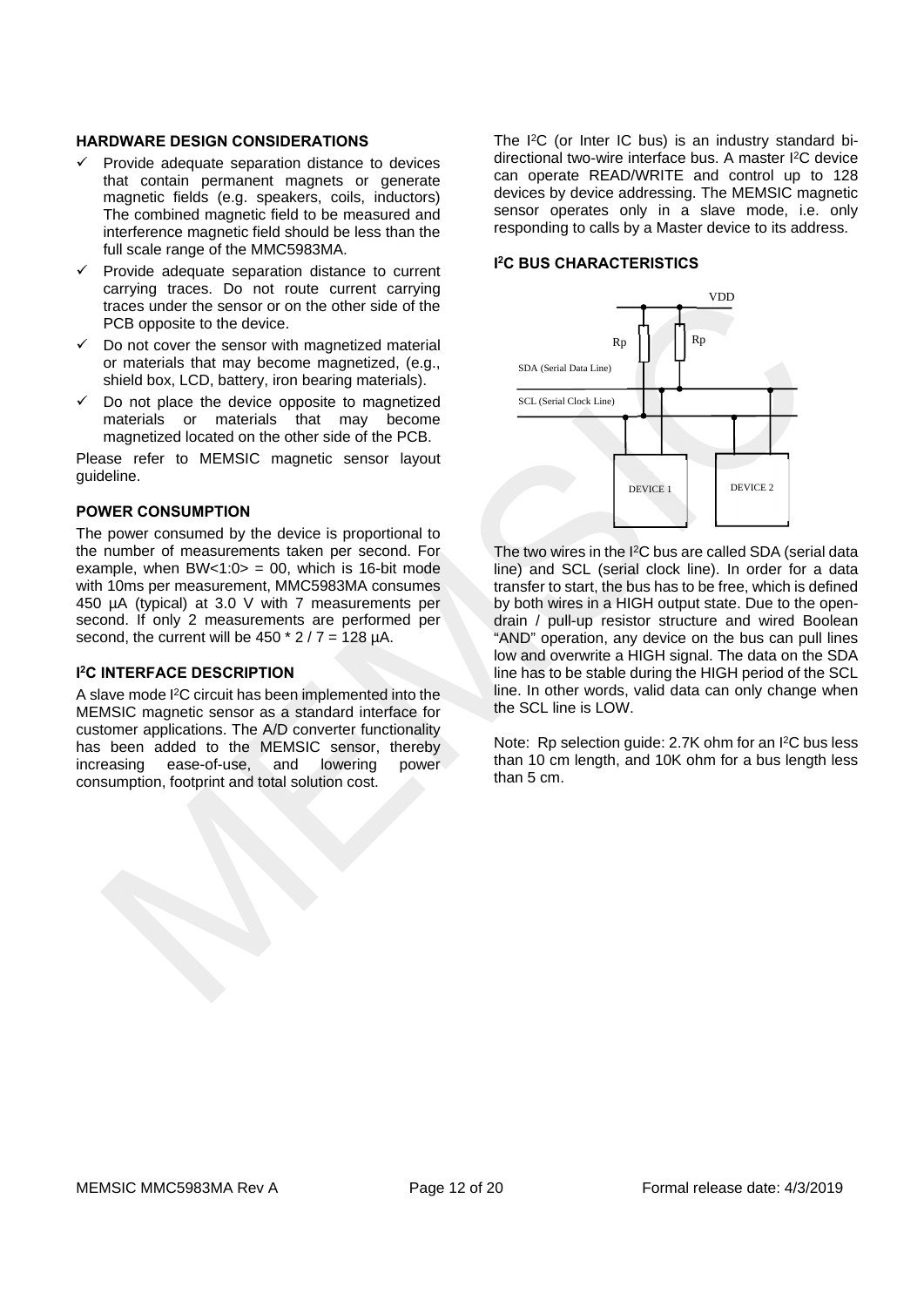# **REGISTER MAP**

| <b>Register Name</b> | <b>Address</b>  | <b>Description</b>              |
|----------------------|-----------------|---------------------------------|
| Xout <sub>0</sub>    | 00H             | Xout [17:10]                    |
| Xout1                | 01H             | Xout [9:2]                      |
| Yout <sub>0</sub>    | 02H             | Yout [17:10]                    |
| Yout1                | 03H             | Yout [9:2]                      |
| Zout <sub>0</sub>    | 04H             | Zout [17:10]                    |
| Zout1                | 05H             | Zout [9:2]                      |
| XYZout2              | 06H             | Xout[1:0], Yout[1:0], Zout[1:0] |
| Tout                 | 07H             | Temperature output              |
| <b>Status</b>        | 08H             | Device status                   |
| Internal control 0   | 09H             | Control register 0              |
| Internal control 1   | 0AH             | Control register 1              |
| Internal control 2   | 0 <sub>BH</sub> | Control register 2              |
| Internal control 3   | 0CH             | Control register 3              |
| Product ID 1         | 2FH             | Product ID                      |

## **Register Details**

| Xout0, Xout1, XYZout2 |             |  |  |  |  |  |  |  |
|-----------------------|-------------|--|--|--|--|--|--|--|
| Xout0                 |             |  |  |  |  |  |  |  |
| Addr: 00H             | Xout[17:10] |  |  |  |  |  |  |  |
| Mode                  |             |  |  |  |  |  |  |  |
|                       |             |  |  |  |  |  |  |  |

| Xout1     |  |  |           |  |  |  |  |
|-----------|--|--|-----------|--|--|--|--|
| Addr: 01H |  |  | Xout[9:2] |  |  |  |  |
| Mode      |  |  |           |  |  |  |  |
|           |  |  |           |  |  |  |  |

| XYZout2   |           |           |  |           |  |
|-----------|-----------|-----------|--|-----------|--|
| Addr: 06H | Xout[1:0] | Yout[1:0] |  | Zout[1:0] |  |
| Mode      |           |           |  |           |  |

#### X-axis output, unsigned format.

| X-axis output          | Data       |
|------------------------|------------|
| 16bits operation mode  | Xout[17:2] |
| 18 bits operation mode | Xout[17:0] |

## **Yout0, Yout1, XYZout2**

| <b>Yout0</b> |  |  |             |  |  |  |  |
|--------------|--|--|-------------|--|--|--|--|
| Addr: 02H    |  |  | Yout[17:10] |  |  |  |  |
| Mode         |  |  |             |  |  |  |  |
|              |  |  |             |  |  |  |  |

| Yout1                                  | - |           |  |  |  |  |  |  |
|----------------------------------------|---|-----------|--|--|--|--|--|--|
| $\sim$<br>$\Lambda$ ddr<br>Auur<br>UJI |   | Yout[9:2] |  |  |  |  |  |  |
| Mode                                   |   |           |  |  |  |  |  |  |

| XYZout2   |           |  |           |  |  |           |  |
|-----------|-----------|--|-----------|--|--|-----------|--|
| Addr: 06H | Xout[1:0] |  | Yout[1:0] |  |  | Zout[1:0] |  |
| Mode      |           |  |           |  |  |           |  |

## Y-axis output, unsigned format.

| Y-axis output          | Data       |
|------------------------|------------|
| 16 bits operation mode | Yout[17:2] |
| 18 bits operation mode | Yout[17:0] |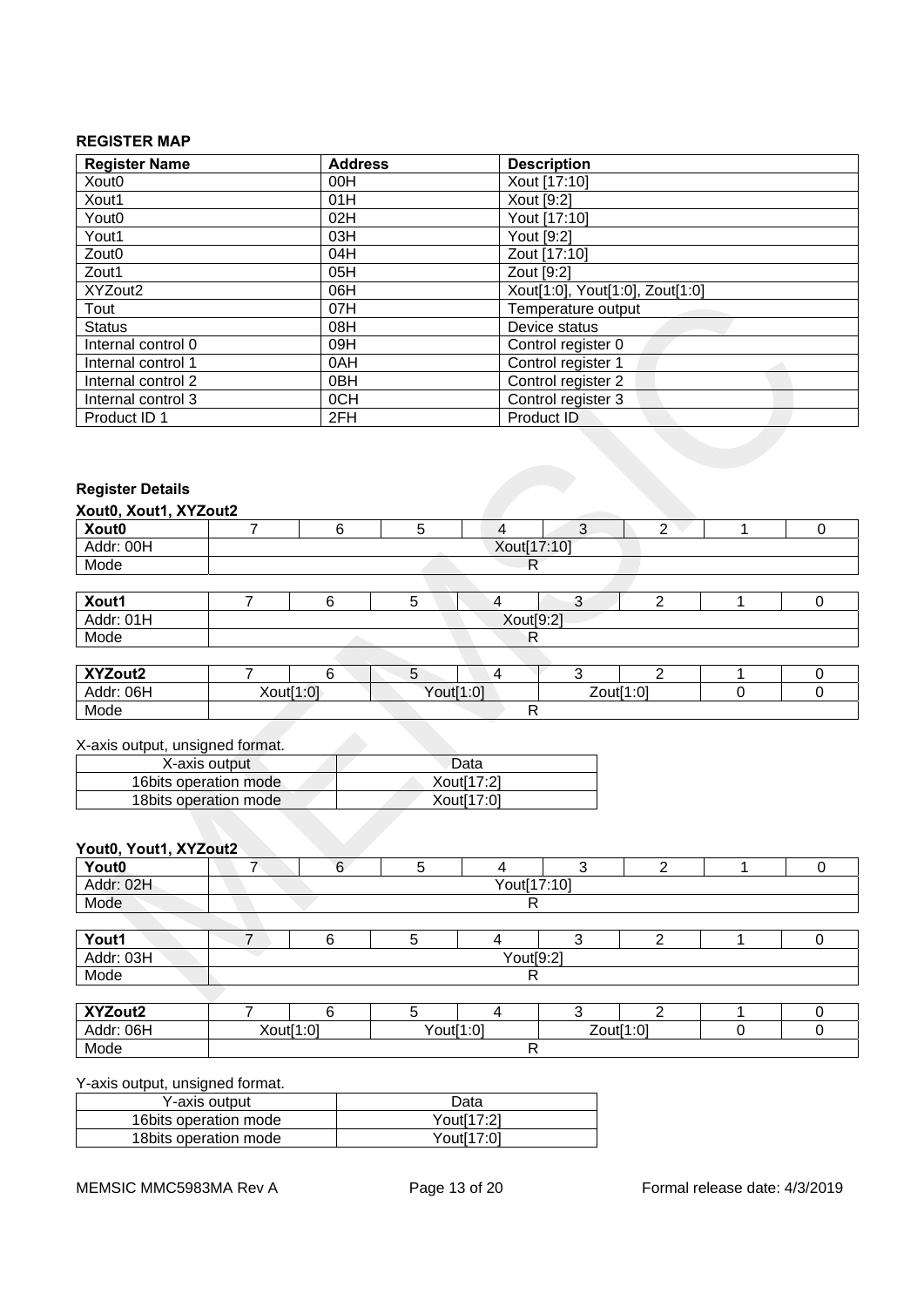## **Zout0, Zout1, XYZout2**

| $=$ $=$ $\frac{1}{2}$ $=$ $\frac{1}{2}$ $\frac{1}{2}$ $\frac{1}{2}$ $\frac{1}{2}$ $\frac{1}{2}$ $\frac{1}{2}$ $\frac{1}{2}$ $\frac{1}{2}$ |           |             |  |  |  |  |  |  |
|-------------------------------------------------------------------------------------------------------------------------------------------|-----------|-------------|--|--|--|--|--|--|
| $\frac{\text{Zout0}}{\text{Addr: }04\text{H}}$                                                                                            |           |             |  |  |  |  |  |  |
|                                                                                                                                           |           | Zout[17:10] |  |  |  |  |  |  |
| Mode                                                                                                                                      |           |             |  |  |  |  |  |  |
|                                                                                                                                           |           |             |  |  |  |  |  |  |
| $\frac{Zout1}{Addr: 05H}$                                                                                                                 |           |             |  |  |  |  |  |  |
|                                                                                                                                           | Zout[9:2] |             |  |  |  |  |  |  |
| Mode                                                                                                                                      |           |             |  |  |  |  |  |  |
|                                                                                                                                           |           |             |  |  |  |  |  |  |

| XYZout2      |           |           |  |           |  |
|--------------|-----------|-----------|--|-----------|--|
| 06H<br>Addr: | Xout[1:0] | Yout[1:0] |  | Zout[1:0] |  |
| Mode         |           |           |  |           |  |

Z-axis output, unsigned format.

| Data                    |
|-------------------------|
| Zout <sub>[17:2]</sub>  |
| Zout <sub>[17:0</sub> ] |
|                         |

**Tout** 

| Tout           |  |           |  | $\Delta$ |  |  |  |  |
|----------------|--|-----------|--|----------|--|--|--|--|
| ∵ 07H<br>Addr: |  | Tout[7:0] |  |          |  |  |  |  |
| Mode           |  |           |  |          |  |  |  |  |

Temperature output, unsigned format. The range is -75~125°C, about 0.8°C/LSB, 00000000 stands for -75°C

## **Status**

| <b>Device Status</b> |          |  |                   |  |          |              |                |
|----------------------|----------|--|-------------------|--|----------|--------------|----------------|
| Addr: 08H            | Reserved |  | OTP Re<br>ad Done |  | Reserved | Meas<br>Done | Meas M<br>Done |
| Reset Value          |          |  |                   |  |          |              |                |
| Mode                 | R/W      |  |                   |  |          |              |                |

| <b>Bit Name</b> | <b>Description</b>                                                                                                                                                                                                                                                                                                                                  |
|-----------------|-----------------------------------------------------------------------------------------------------------------------------------------------------------------------------------------------------------------------------------------------------------------------------------------------------------------------------------------------------|
| Meas_M_Done     | Indicates a measurement event of magnetic field is completed. This bit should be checked before<br>reading the output. When the new measurement command is occurred, this bit turns to "0". When<br>the measurement is finished, this bit will remain "1" till next measurement. Writing 1 into this bit<br>will clear the corresponding interrupt. |
| Meas T Done     | Indicates a measurement event of temperature is completed. When the new measurement<br>command is occurred, this bit turns to "0". When the measurement is finished, this bit will remain<br>"1" till next measurement. Writing 1 into this bit will clear the corresponding interrupt.                                                             |
| OTP_Rd_Done     | Indicates the chip was able to successfully read its memory.                                                                                                                                                                                                                                                                                        |

## **Internal Control 0**

| <b>Control</b><br><b>Register 0</b> |          |                    |               |       |     |                         |        |      |
|-------------------------------------|----------|--------------------|---------------|-------|-----|-------------------------|--------|------|
| Addr: 09H                           | Reserved | <b>OTP</b><br>Read | Auto_SR<br>en | Reset | Set | INT_mea<br>s done<br>en | $TM_T$ | TM_M |
| <b>Reset Value</b>                  |          |                    |               |       |     |                         |        |      |
| Mode                                | W        | W                  | W             | W     | W   | W                       | W      | W    |

| TM M<br>reset to 0 at the end of each measurement.<br>TM_T | <b>Bit Name</b> | <b>Description</b>                                                                                                                                                                               |
|------------------------------------------------------------|-----------------|--------------------------------------------------------------------------------------------------------------------------------------------------------------------------------------------------|
|                                                            |                 | Take magnetic field measurement, set '1' will initiate measurement. This bit will be automatically                                                                                               |
|                                                            |                 | Take Temperature measurement, set '1' will initiate measurement. This bit will be automatically<br>reset to 0 at the end of each measurement. This bit and TM_M cannot be high at the same time. |

MEMSIC MMC5983MA Rev A Page 14 of 20 Formal release date: 4/3/2019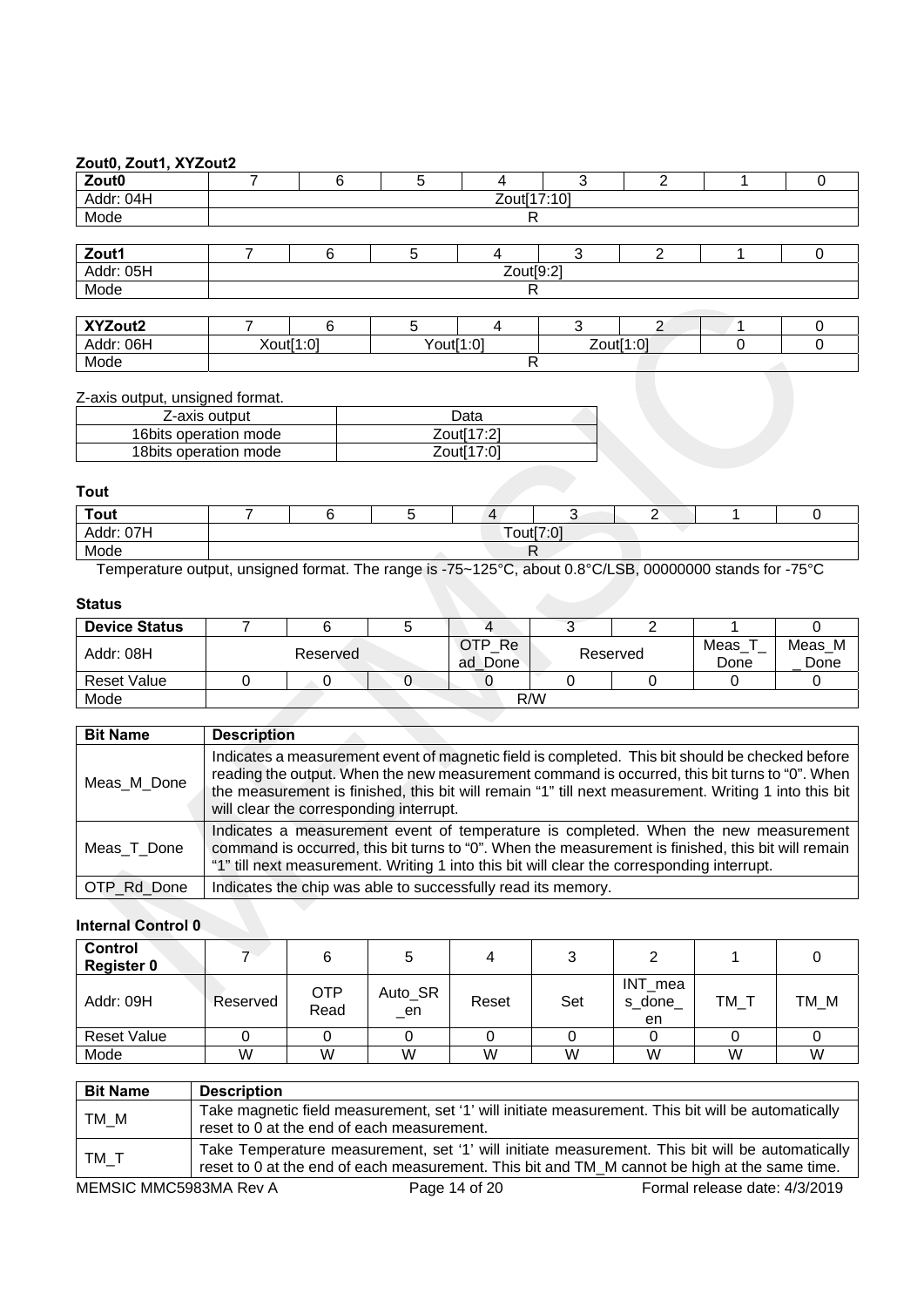| INT meas do<br>ne en | Writing "1" will enable the interrupt for completed measurements. Once a measurement is finished,<br>either magnetic field or temperature, an interrupt will be sent to the host.                      |
|----------------------|--------------------------------------------------------------------------------------------------------------------------------------------------------------------------------------------------------|
| Set                  | Writing "1" will cause the chip to do the Set operation, which will allow large set current to flow<br>through the sensor coils for 500ns. This bit is self-cleared at the end of Set operation.       |
| Reset                | Writing "1" will cause the chip to do the Reset operation, which will allow large reset current to flow<br>through the sensor coils for 500ns. This bit is self-cleared at the end of Reset operation. |
| Auto SR en           | Writing "1" will enable the feature of automatic set/reset.                                                                                                                                            |
| OTP Read             | Writing "1" will let the device to read the OTP data again. This bit will be automatically reset to 0<br>after the shadow registers for OTP are refreshed.                                             |

## **Internal Control 1**

| Control            |                  |          |   |            |   |           |                 |                 |
|--------------------|------------------|----------|---|------------|---|-----------|-----------------|-----------------|
| <b>Register 1</b>  |                  |          |   |            |   |           |                 |                 |
| Addr: 0AH          | SW<br><b>RST</b> | Reserved |   | YZ-inhibit |   | X-inhibit | BW <sub>1</sub> | BW <sub>0</sub> |
| <b>Reset Value</b> |                  |          |   |            |   |           |                 |                 |
| Mode               | W                | W        | W | W          | W | W         | W               | W               |

| <b>Bit Name</b> |                                                                                                         |                 |                   | <b>Description</b> |  |  |  |  |  |
|-----------------|---------------------------------------------------------------------------------------------------------|-----------------|-------------------|--------------------|--|--|--|--|--|
|                 | Output resolution                                                                                       |                 |                   |                    |  |  |  |  |  |
|                 | BW <sub>1</sub>                                                                                         | BW <sub>0</sub> | Measurement Time  | <b>Bandwidth</b>   |  |  |  |  |  |
|                 | 0                                                                                                       | 0               | 8 <sub>ms</sub>   | 100Hz              |  |  |  |  |  |
| BW0&            | 0                                                                                                       |                 | 4ms               | 200Hz              |  |  |  |  |  |
| BW <sub>1</sub> |                                                                                                         | 0               | 2 <sub>ms</sub>   | 400Hz              |  |  |  |  |  |
|                 |                                                                                                         |                 | 0.5 <sub>ms</sub> | 800Hz              |  |  |  |  |  |
|                 | Note: X/Y/Z channel measurements are taken in parallel.                                                 |                 |                   |                    |  |  |  |  |  |
|                 | These bandwidth selection bits adjust the length of the decimation filter. They control the duration    |                 |                   |                    |  |  |  |  |  |
|                 | of each measurement.                                                                                    |                 |                   |                    |  |  |  |  |  |
| X-inhibit       | Writing "1" will disable X channel.                                                                     |                 |                   |                    |  |  |  |  |  |
|                 |                                                                                                         |                 |                   |                    |  |  |  |  |  |
| Y/Z-inhibit     | Writing "1" to the two bits will disable Y and Z channel.                                               |                 |                   |                    |  |  |  |  |  |
|                 | Writing "1" will cause the part to reset, similar to power-up. It will clear all registers and also re- |                 |                   |                    |  |  |  |  |  |
| SW RST          | read OTP as part of its startup routine. The power on time is 10mS.                                     |                 |                   |                    |  |  |  |  |  |

# **Internal Control 2**

| <b>Control</b><br><b>Register 2</b> |                  |                 |   |   |        |                |   |   |
|-------------------------------------|------------------|-----------------|---|---|--------|----------------|---|---|
| Addr: 0BH                           | $En_prd_s$<br>et | $Prd\_set[2:0]$ |   |   | Cmm en | $Cm_freq[2:0]$ |   |   |
| <b>Reset Value</b>                  |                  |                 |   |   |        |                |   |   |
| Mode                                | W                | W               | W | W | W      | W              | W | W |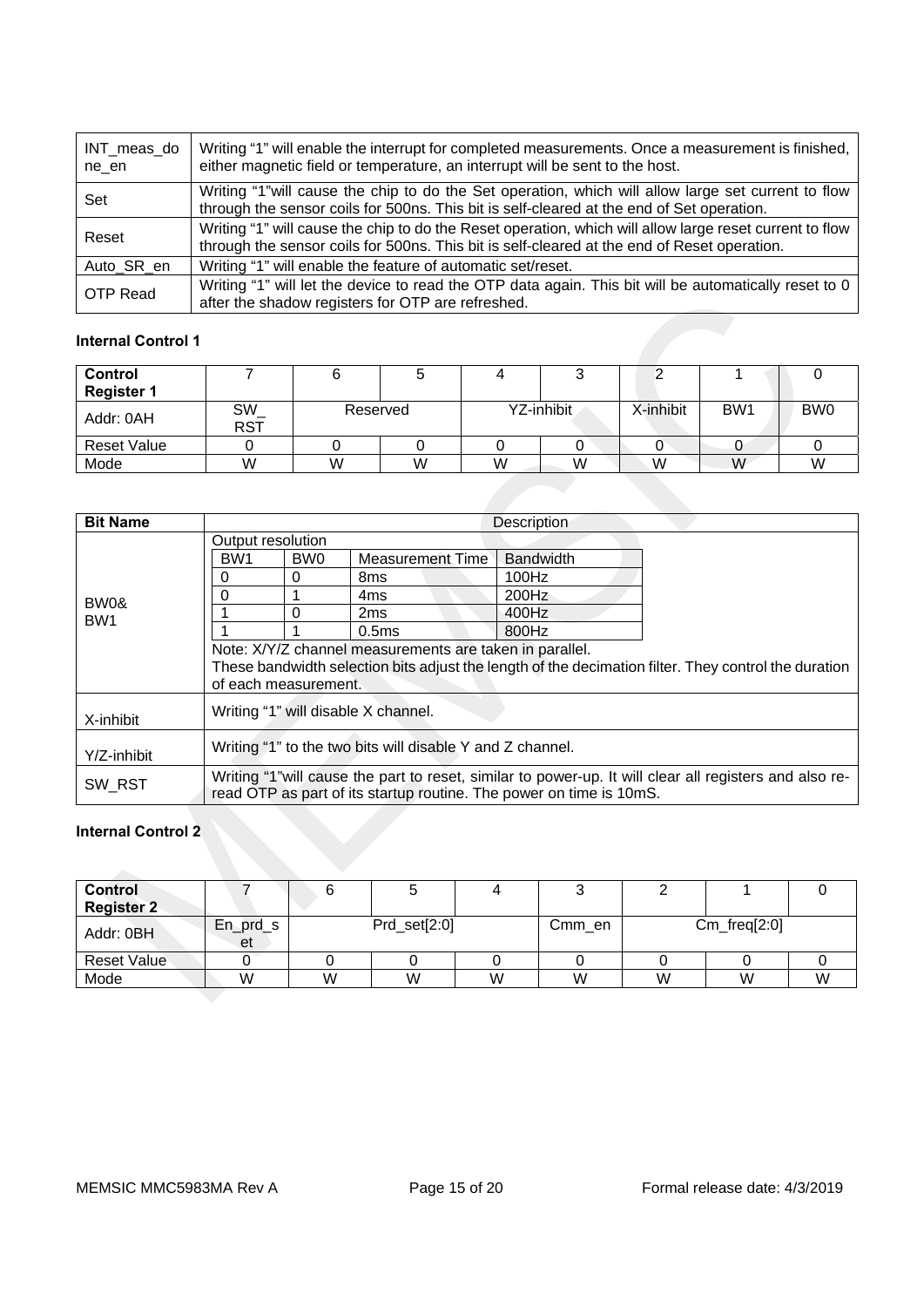| <b>Bit Name</b> |                                                                                                                                                                                                                                                                                                   | Description                                                                               |  |  |  |  |  |
|-----------------|---------------------------------------------------------------------------------------------------------------------------------------------------------------------------------------------------------------------------------------------------------------------------------------------------|-------------------------------------------------------------------------------------------|--|--|--|--|--|
|                 | These bits determine how often the chip will take measurements in Continuous<br>Measurement Mode. The frequency is based on the assumption that $BW[1:0] = 00$ .                                                                                                                                  |                                                                                           |  |  |  |  |  |
|                 | CM_Freq [2:0]                                                                                                                                                                                                                                                                                     | Frequency (Typical)                                                                       |  |  |  |  |  |
|                 | 000                                                                                                                                                                                                                                                                                               | Continuous Measurement Mode is off.                                                       |  |  |  |  |  |
|                 | 001                                                                                                                                                                                                                                                                                               | 1Hz                                                                                       |  |  |  |  |  |
| $CM_Freq[2:0]$  | 010                                                                                                                                                                                                                                                                                               | 10 Hz                                                                                     |  |  |  |  |  |
|                 | 011                                                                                                                                                                                                                                                                                               | 20Hz                                                                                      |  |  |  |  |  |
|                 | 100                                                                                                                                                                                                                                                                                               | 50 Hz                                                                                     |  |  |  |  |  |
|                 | 101                                                                                                                                                                                                                                                                                               | 100 Hz                                                                                    |  |  |  |  |  |
|                 | 110 (BW=01)                                                                                                                                                                                                                                                                                       | 200Hz                                                                                     |  |  |  |  |  |
|                 | 111 (BW=11)                                                                                                                                                                                                                                                                                       | 1000 Hz                                                                                   |  |  |  |  |  |
| Cmm_en          | Writing "1" will enable the continuous mode. In order to enter the continuous mode,<br>CM_Freq[2:0] cannot be 000.                                                                                                                                                                                |                                                                                           |  |  |  |  |  |
| Prd_set[2:0]    | These bits determine how often the chip will do a set operation. The device will perform a<br>SET automatically per the setting in below table.<br>Times of measurement<br>Prd_set [2:0]<br>000<br>25<br>001<br>010<br>75<br>011<br>100<br>100<br>250<br>101<br>500<br>110<br>1000<br>111<br>2000 |                                                                                           |  |  |  |  |  |
| En_prd_set      | Auto_SR_en and Cmm_en bits set to 1.                                                                                                                                                                                                                                                              | Writing "1" will enable the feature of periodic set. This feature needs to work with both |  |  |  |  |  |

# **Internal Control 3**

| <b>Control</b><br><b>Register 3</b> |          | ⌒      |   |          |   |        |        |          |
|-------------------------------------|----------|--------|---|----------|---|--------|--------|----------|
| Addr: 0CH                           | reserved | Spi_3w |   | reserved |   | St enm | St_enp | reserved |
| <b>Reset Value</b>                  |          |        |   |          |   |        |        |          |
| Mode                                | W        | W      | W | W        | W | W      | W      | W        |

| <b>Bit Name</b> | <b>Description</b>                                                                                                                                                                                                                  |
|-----------------|-------------------------------------------------------------------------------------------------------------------------------------------------------------------------------------------------------------------------------------|
| St_enp          | Writing "1" will apply an extra current flowing from the positive end to the negative end of an<br>internal coil and result in an extra magnetic field. This feature can be used to check whether the<br>sensor has been saturated. |
| St enm          | Writing "1" will apply an extra current flowing from the negative end to the positive end of an<br>internal coil and result in an extra magnetic field. This feature can be used to check whether the<br>sensor has been saturated. |
| Spi_3w          | Writing a 1 into this location will put the device into 3-wire SPI mode.                                                                                                                                                            |

# **Product ID1**

| Product ID 1       |                  |  |  |  |  |  |  |  |
|--------------------|------------------|--|--|--|--|--|--|--|
| Addr: 2FH          | Product ID1[7:0] |  |  |  |  |  |  |  |
| <b>Reset Value</b> |                  |  |  |  |  |  |  |  |
| Mode               |                  |  |  |  |  |  |  |  |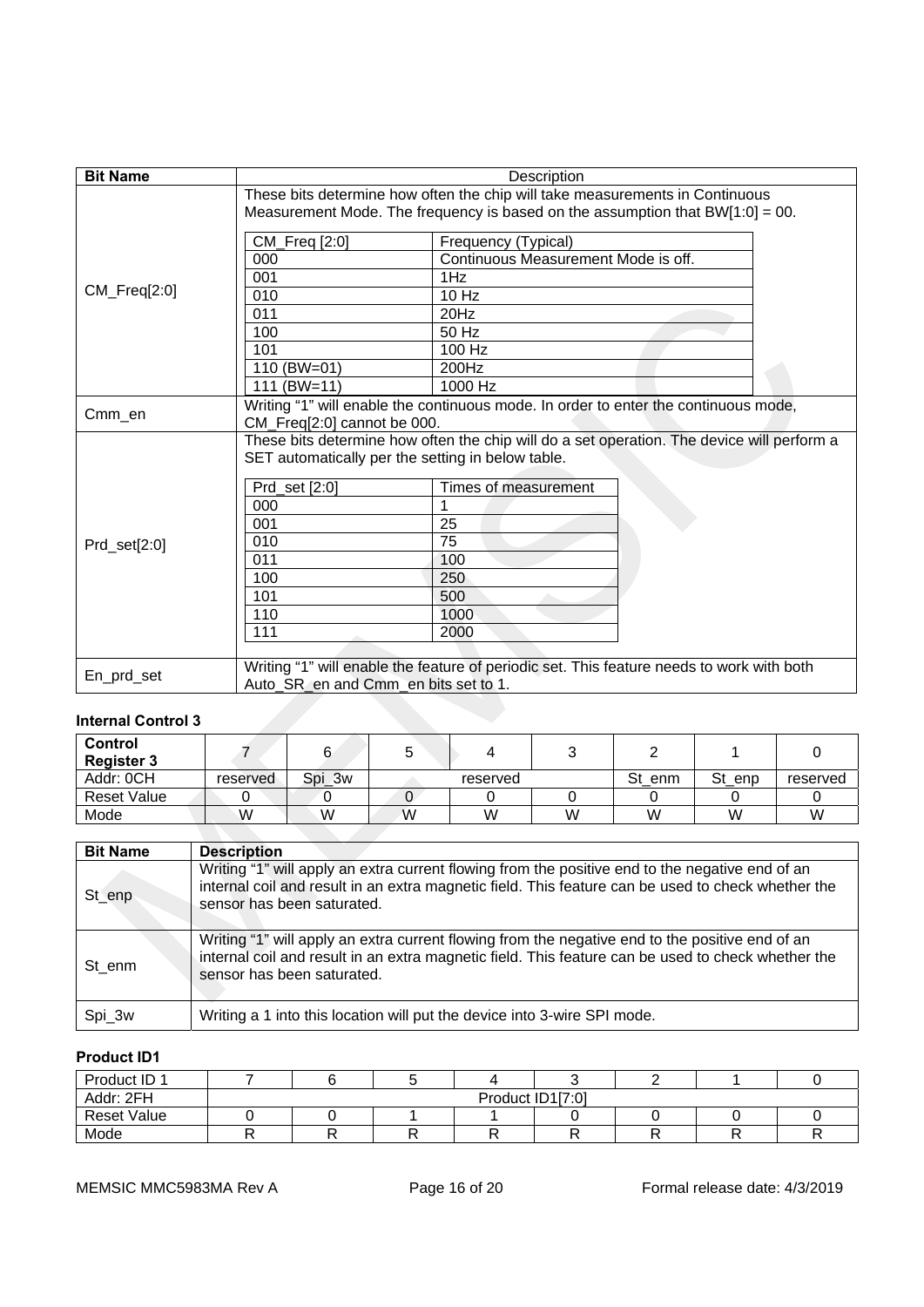## **DATA TRANSFER**

A data transfer is started with a "START" condition and ended with a "STOP" condition. A "START" condition is defined by a HIGH to LOW transition on the SDA line while SCL line is HIGH. A "STOP" condition is defined by a LOW to HIGH transition on the SDA line while the SCL line is held HIGH. All data transfer in I<sup>2</sup>C system are 8-bits long. Each byte has to be followed by an acknowledge bit. Each data transfer involves a total of 9 clock cycles. Data is transferred starting with the most significant bit (MSB).

After a START condition, the Master device calls a specific slave device by sending its 7-bit address with the 8<sup>th</sup> bit (LSB) indicating that either a READ or WRITE operation will follow, [1] for READ and [0] for WRITE. The MEMSIC device 7-bit device address is [**0110000]**.

The initial addressing of the slave is always followed by the master writing the number of the slave register to be read or written, so this initial addressing always indicates a WRITE operation by sending **[01100000]**. After being addressed, the MEMSIC device being called should respond by an "Acknowledge" signal by pulling SDA line LOW. Subsequent communication bytes can either be

- **a)** The data to be written to the device register, or
- **b)** Another START condition followed by the device address indicating a READ operation **[01100001]**, and then the master reads the register data.

Multiple data bytes can be written or read to numerically sequential registers without the need of another START condition. Data transfer is terminated by a STOP condition or another START condition. Two detailed examples of communicating with the MEMSIC device are listed below for the actions of acquiring a magnetic field measurement and magnetizing the sensor.

#### **EXAMPLE MEASUREMENT**

**1st cycle**: A START condition is established by the Master device followed by a call to the slave address [0110000] with the eighth bit held low to indicate a WRITE request.

**2nd cycle**: After an acknowledge signal is received by the Master device (MEMSIC device pulls SDA line low during 9<sup>th</sup> SCL pulse), the Master device sends the address of Control Register 0 or [00001001] as the target register to be written. The MEMSIC device should acknowledge receipt of the address (9th SCL pulse, SDA pulled low).

**3rdcycle**: The Master device writes to the Internal Control Register 0 the code [00000001] (TM\_M high) to initiate data acquisition. The MEMSIC device should send an Acknowledge and internally initiate a measurement (collect x, y and z data). A STOP condition indicates the end of the write operation.

**4thcycle**: The Master device sends a START command followed by the MEMSIC device's seven bit address, and finally the eighth bit set low to indicate a WRITE. An Acknowledge should be send by the MEMSIC device in response.

**5thcycle**: The Master device sends the MEMSIC device's Status Register [00001000] as the address to read.

**6thcycle**: The Master device sends a START command followed by the MEMSIC device's seven bit address, and finally the eighth bit set high to indicate a READ. An Acknowledge should be send by the MEMSIC device in response.

**7th cycle**: The Master device cycles the SCL line. This causes the Status Register data to appear on SDA line. Continuously read the Status Register until the Meas\_M\_Done bit (bit 0) is set to '1'.or check INT pin status. This indicates that data for the x, y, and z sensors is available to be read.

**8thcycle**: The Master device sends a START command followed by the MEMSIC device's seven bit address, and finally the eighth bit set low to indicate a WRITE. An Acknowledge should be send by the MEMSIC device in response.

9<sup>th</sup>cycle: The Master device sends a [00000000] (Xout LSB register address) as the register address to read.

**10thcycle**: The Master device calls the MEMSIC device's address with a READ (8th SCL cycle SDA line high). An Acknowledge should be send by the MEMSIC device in response.

**11thcycle**: Master device continues to cycle the SCL line, and each consecutive byte of data from the X, Y and Z registers should appear on the SDA line. The internal memory address pointer automatically moves to the next byte. The Master device acknowledges each. Thus:

**12thcycle**: Xout[17:10].

**13thcycle**: Xout[9:2].

**14thcycle**: Yout[17:10].

**15thcycle**: Yout[9:2].

**16thcycle**: Zout[17:10].

**17thcycle**: Zout[9:2].

**18th cycle**: Xout[1:0], Yout[1:0], Zout[1:0] for 18bits mode.

Master ends communications by NOT sending an 'Acknowledge' and also follows with a 'STOP' command.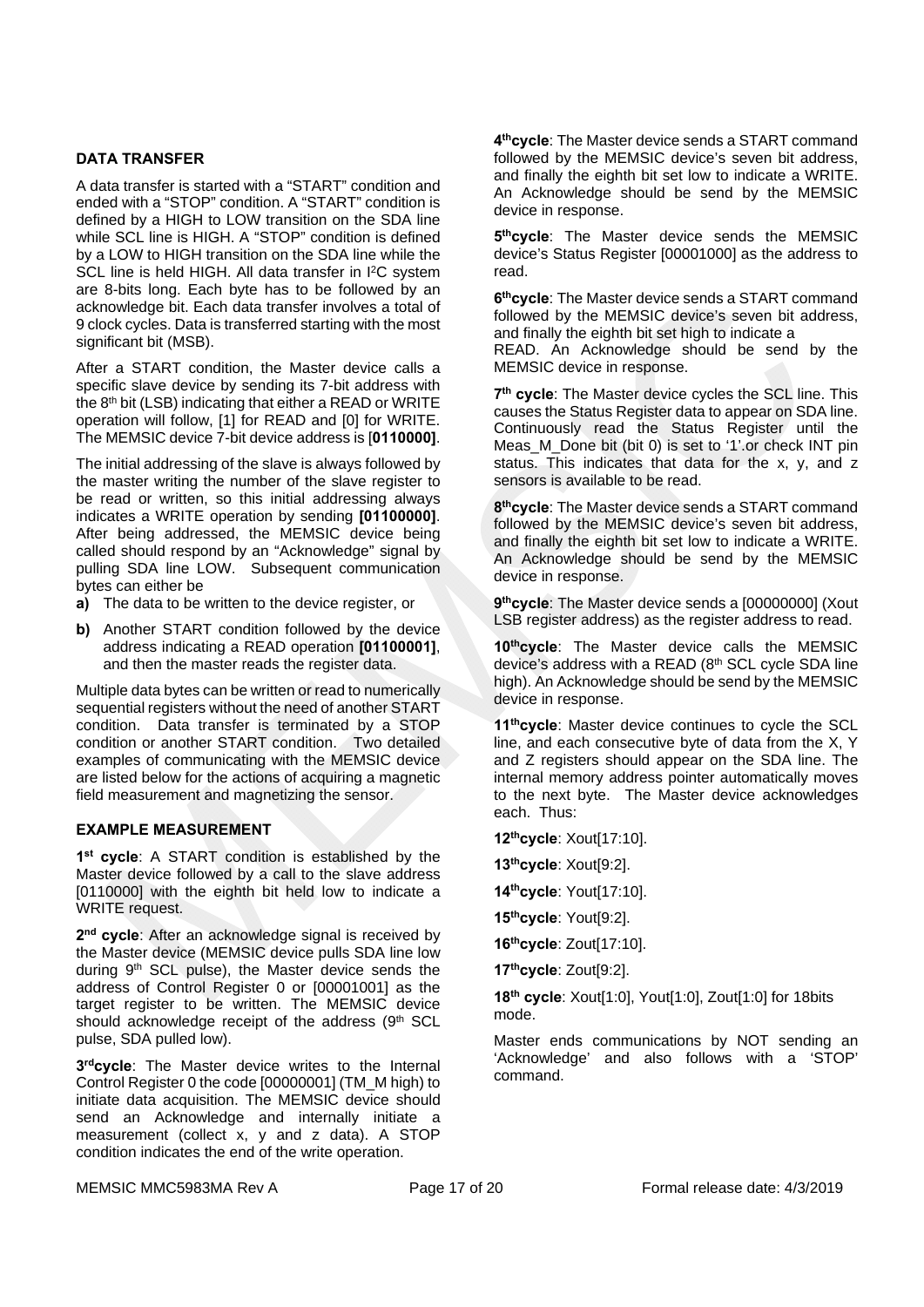#### **EXAMPLE OF SET**

**1st cycle**: A START condition is established by the Master Device followed by a call to the slave address [0110000] with the eighth bit held low to indicate a WRITE request.

**2nd cycle**: After an acknowledge signal is received by the Master device (The MEMSIC device pulls the SDA line low during the 9<sup>th</sup> SCL pulse), the Master device sends [00001001] as the target address (Internal Control Register 0). The MEMSIC device should acknowledge receipt of the address (9<sup>th</sup> SCL pulse).

**3rd cycle**: The Master device writes to the MEMSIC device's Internal Control 0 register the code [00001000] (SET bit) to initiate a SET action. The MEMSIC device should send an Acknowledge.

#### **EXAMPLE OF RESET**

**1st cycle**: A START condition is established by the Master device followed by a call to the slave address [0110000] with the eighth bit held low to indicate a WRITE request

**2nd cycle**: After an acknowledge signal is received by the Master device (The MEMSIC device pulls the SDA line low during the 9<sup>th</sup> SCL pulse), the Master device sends [00001001] as the target address (Internal Control Register 0). The MEMSIC device should acknowledge receipt of the address (9<sup>th</sup> SCL pulse).

**3rd cycle**: The Master device writes to the MEMSIC device's Internal Control 0 register the code [00010000] (RESET bit) to initiate a RESET action. The MEMSIC device should send an Acknowledge.

At this point, the MEMSIC AMR sensors have been conditioned for optimum performance and data measurements can commence.

**Note:** The RESET action can be skipped for most applications

#### **USING SET AND RESET TO REMOVE BRIDGE OFFSET**

The integrated SET and RESET functions of the MMC5893VA enables the user to remove the error associated with bridge Offset change as a function of temperature, thereby enabling more precise heading measurements over a wider temperature than competitive technologies. The SET and RESET functions effectively alternately flip the magnetic sensing polarity of the sensing elements of the device.

- **1)** The most accurate magnetic field measurements can be obtained by using the protocol described as follows: Perform SET. This sets the internal magnetization of the sensing resistors in the direction of the SET field.
- **2)** Perform MEASUREMENT. This measurement will contain not only the sensors response to the external magnetic field, H, but also the Offset; in other words,

#### **Output1 = +H + Offset.**

- **3)** Perform RESET. This resets the internal magnetization of the sensing resistors in the direction of the RESET field, which is opposite to the SET field (180° opposed).
- **4)** Perform MEASUREMENT. This measurement will contain both the sensors response to the external field and also the Offset. In other words, **Output2 = -H + Offset.**
- **5)** Finally, calculate H by subtracting the two measurements and dividing by 2. This procedure effectively eliminates the Offset from the measurement and therefore any changes in the Offset over temperature.

**Note:** To calculate and store the offset; add the two measurements and divide by 2. This calculated offset value can be subtracted from subsequent measurements to obtain H directly from each measurement.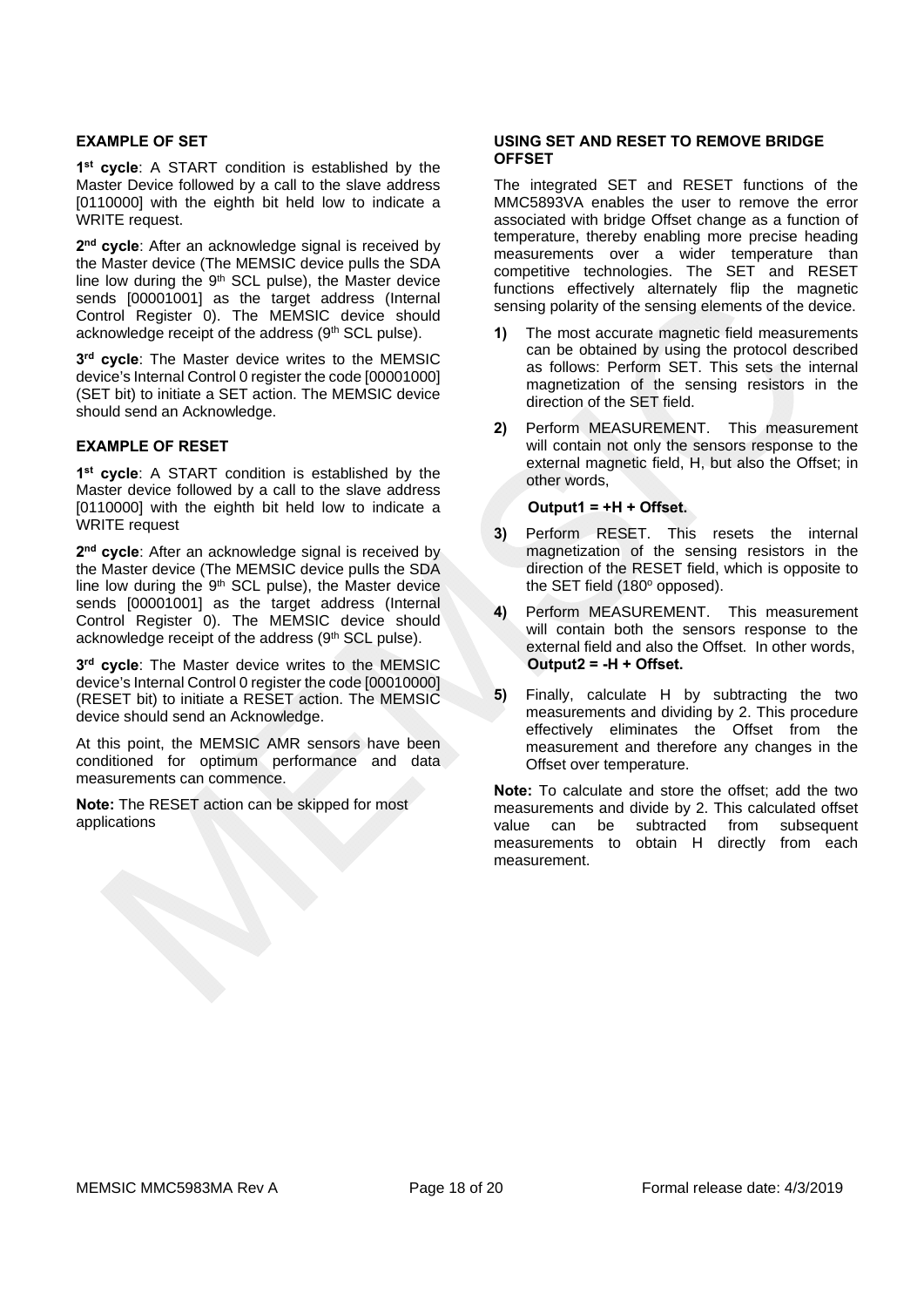## **SOLDERING RECOMMENDATIONS**

MEMSIC magnetic sensor is capable of withstanding an MSL3 / 260ºC solder reflow. Following is the reflow profile: **Note:** 



- This is the reflow profile for Pb free process
- The peak temperature on the sensor surface should be limited under 260℃ for no more than 10 seconds.
- Reflow conditions recommended by solder paste should be followed to get the best SMT quality.
- Maximum 3 SMT cycles
- Second and third reflow cycle should be applied after device has cooled down to 25℃ (room temperature)
- If the part is mounted manually, please ensure the temperature does not exceed 260℃ for 10 seconds.